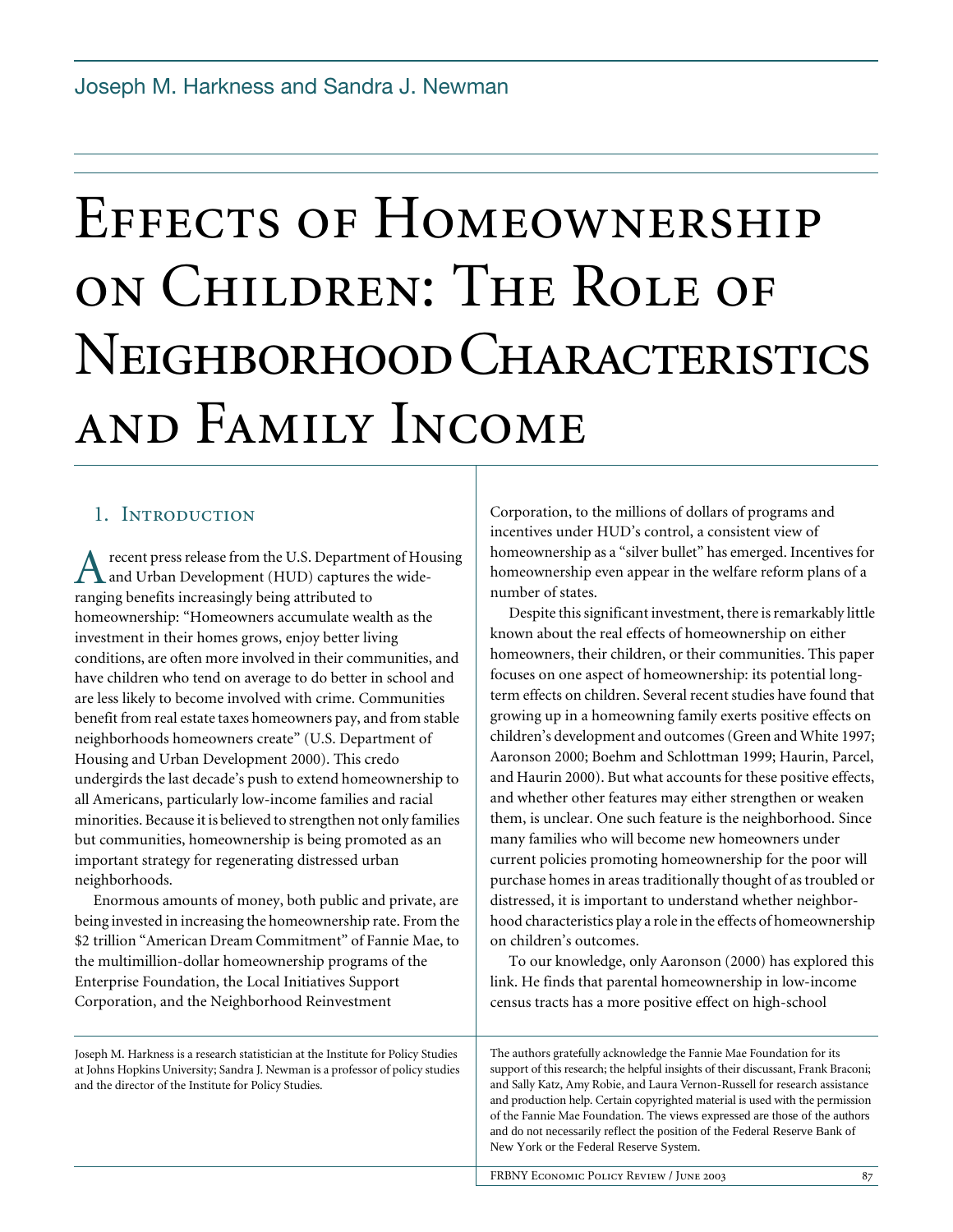graduation than it does in high-income census tracts. This intriguing result suggests that homeownership may buffer children against the damaging effects of growing up in distressed neighborhoods. But Aaronson also finds that neighborhood residential stability enhances the positive effects of homeownership on high-school graduation, which suggests that at least some of the positive effects of homeownership found in other studies may be attributed to the greater residential stability of the neighborhoods where homeowners live.

Very different policy recommendations emerge from these two results. According to the first, homeownership should be promoted even—or especially—in very low-income neighborhoods. According to the second, neighborhoods that are residentially stable are preferred, and efforts to stabilize distressed neighborhoods by encouraging low-income families to purchase homes there may carry significant risks for the "pioneers," the first homeowners in a distressed area.

Another neighborhood feature that may play a role is the homeownership rate, which has largely been ignored in the sizable and growing body of research on the effects of distressed neighborhoods on the life chances of children (see reviews by Jencks and Mayer [1990], Haveman and Wolfe [1995], Gephart [1997], Ellen and Turner [1998], and Moffitt [2001]).<sup>1</sup> But if the silver-bullet view of homeownership benefiting not only the immediate homeowning family but also the surrounding community is correct, then the positive effects of homeownership on children's outcomes may be attributed to the tendency for homeowning families to live in neighborhoods of homeowners—not to the family's homeownership status, per se.

This scenario also raises important policy concerns. As with neighborhood residential stability, if the homeownership rate in a neighborhood is responsible for the improved outcomes of children who live there, then policies encouraging poor families to purchase homes in areas where there are few homeowners may be good for the neighborhood but bad for the individual family. Since moving a neighborhood from a low to a high rate of homeownership is likely to be a long-term process, the early "pioneer" homeowners would derive few or no benefits and, in fact, may bear considerable costs such as low property values, high crime rates, poor schools, and, perhaps most importantly, the inability to move elsewhere easily (that is, selling a home is much more difficult than breaking a lease).

A second feature that may alter the effects of homeownership on children is family income. Interest in this topic is also motivated by policy concerns, since most homeownership promotion policies target low-income families. Previous research has examined this question only indirectly, and results are conflicting. For example, Green and White (1997) report estimates from one data set showing that

family income matters more for children of renters than for children of homeowners. They interpret this to mean that the positive effects of homeownership on children erode with higher incomes. But using another data set, Green and White find that ownership of a more expensive home is more beneficial to children, consistent with Aaronson's (2000) finding that greater home equity is associated with better outcomes. Since higher income families tend to both live in more expensive housing and have more equity in their homes, these results suggest that homeownership primarily benefits children of higher income families.

This exploratory paper first tests whether homeownership has equally positive effects for children of low-income and higher income families. Focusing on the low-income group, it then examines whether, and how, these homeownership effects are influenced by neighborhood attributes. The next section reviews theories of the ways in which homeownership could benefit children and how these benefits could be modified by neighborhood characteristics. We then describe our data, methods, and results. A discussion of the findings and their policy implications follows.

## 2. Background

There are three broad sets of explanations for the effects of homeownership on children's outcomes. According to the first, there is a direct link between family homeownership and children's outcomes. The second set, in contrast, posits that differences in neighborhoods, not family homeownership, explain why children of homeowners have better outcomes. The third set speculates that neither homeownership nor neighborhoods by themselves are the key explanatory factors, but rather that homeownership is associated with more favorable outcomes *only under certain neighborhood characteristics*. We refer to these as direct, indirect, and interactive homeownership effects, respectively.

# 2.1 Direct Homeownership Effects

The literature suggests four paths through which parental homeownership could affect children's outcomes: 1) parenting practices, 2) physical environment, 3) residential mobility, and 4) wealth.

Haurin, Parcel, and Haurin (2000) find that homeowning parents provide a more stimulating and emotionally supportive environment for their children, which significantly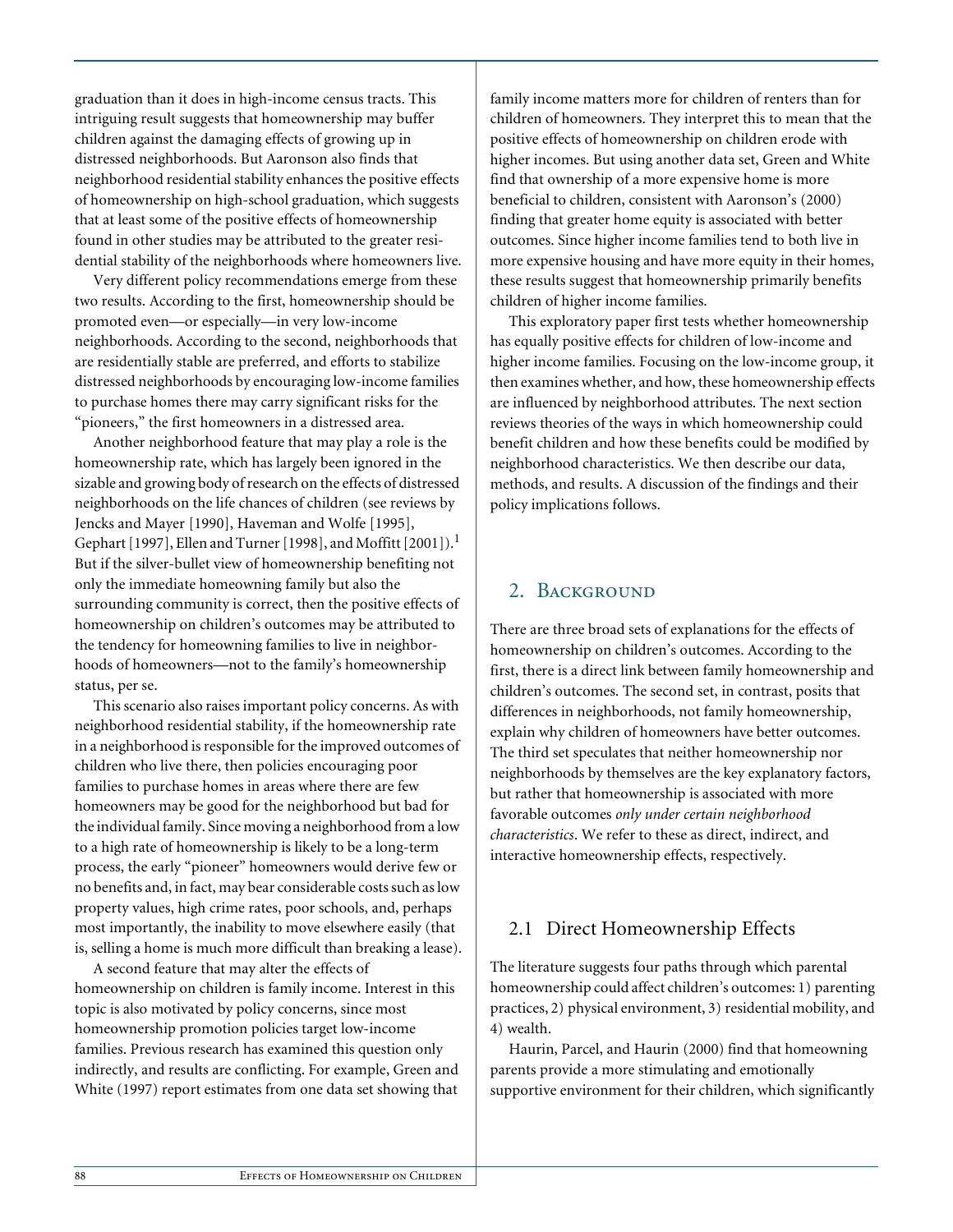improves cognitive ability and reduces behavioral problems. They attribute the improved parenting of homeowners to either their greater investment in their properties or residential stability, both of which are explored below. Another explanation, supported by some empirical evidence, is that homeownership produces greater life satisfaction or selfesteem for adults, which, in turn, provides a more positive home environment for children (Balfour and Smith 1996; Rossi and Weber 1996; Rohe and Basolo 1997; Rohe and Stegman 1994b). Sherraden (1991) argues that the psychological benefits of homeownership for adults derive from its function as an asset. Green and White (1997) offer several wide-ranging hypotheses of the potential links between homeownership and children's outcomes, including the possibility that experience with contractors and repair personnel may improve homeowning parents' interpersonal and management skills, which may transfer to their children.

Except for gross, health-threatening inadequacies, little is known about how children are affected by their dwellings' conditions.<sup>2</sup> But it is plausible that the physical features of owned versus rental housing may also affect children's development. More than four-fifths of owned homes are single-family, detached structures, compared with less than one-fourth of rental properties.<sup>3</sup> These environments may be better for children because, for example, they are likely to be more spacious and private. Owned homes are also likely to be in better physical condition because owner occupants are more likely to invest in the quality of their dwellings (Galster 1987; Mayer 1981; Spivack 1991). Since higher quality housing is generally more expensive, the previously cited findings of Green and White (1997) and Aaronson (2000)—that more expensive housing has favorable long-term effects on children—lend support to the view that the physical quality of housing matters. But their findings also suggest that the lower quality housing affordable to low-income homebuyers may not benefit their children significantly.

Several studies demonstrate that moving can harm children's educational outcomes (Haveman, Wolfe, and Spaulding 1991; Astone and McLanahan 1994; Jordan et al. 1996; Hanushek, Kain, and Rivkin 1999), and there is substantial evidence that homeowners move far less often than renters (Barrett, Oropes, and Kanan 1994; Hanushek and Quigley 1978; Newman and Duncan 1979; Quigley and Weinberg 1977). Included here are recent studies that detect a causal, not merely correlational, impact of homeownership on a reduced likelihood of moving (Ioannides and Kan 1996; Kan 2000). Aaronson (2000) investigates this issue, and finds that much of the positive effect of homeownership on childhood outcomes can be attributed to its impact on residential stability.

Home equity is the most significant asset held by most American families, and for many, their only asset. One function of assets is that they can be leveraged during times of need, which could benefit children. For example, homeowning parents can borrow money against the equity in their home to finance a child's college education. In addition, inheritable wealth constitutes a child's claim on the future, enabling longterm planning and higher expectations (Conley 1999). Empirical evidence suggests a link between home value or equity and favorable youth outcomes (Aaronson 2000; Boehm and Schlottman 1999; Conley 1999), such as the likelihood of acquiring a college education. However, these estimates could be biased upward because they are likely to be picking up at least some of the impact of neighborhood characteristics, which are not controlled for in these studies. In addition, homeownership as an asset-building tool could fail to benefit poor children if the down payment and ongoing maintenance costs absorb resources that might otherwise be invested in children's development. The tax advantages of homeownership are also disproportionately reaped by the more affluent, which could lead to better outcomes for their children.

## 2.2 Indirect Homeownership Effects

A second perspective is that the findings of previous studies on the benefits of homeownership are spurious because it is the better neighborhoods and schools experienced by children of homeowners—not growing up in an owned home—that account for their better outcomes.<sup>4</sup> Because homeowners generally live in communities characterized by higher incomes, higher rates of homeownership, and greater residential stability, their children will benefit from these positive neighborhood externalities.

Homeownership may generate positive neighborhood externalities through its effect on either physical or social capital. As noted, owner-occupied houses appear to be better maintained than rental properties (Galster 1987; Mayer 1981; Spivack 1991), providing one form of neighborhood amenity that may benefit children. But theory also suggests that because homeowners' financial stake in their properties is illiquid and not easily extracted, homeowners will be more active in maintaining or improving the quality of their neighborhoods, not just their own houses.

A substantial body of research suggests that homeowners are more attached to their communities and more active in community affairs (Rossi and Weber 1996; DiPasquale and Glaeser 1999; Blum and Kingston 1984; Austin and Baba 1990).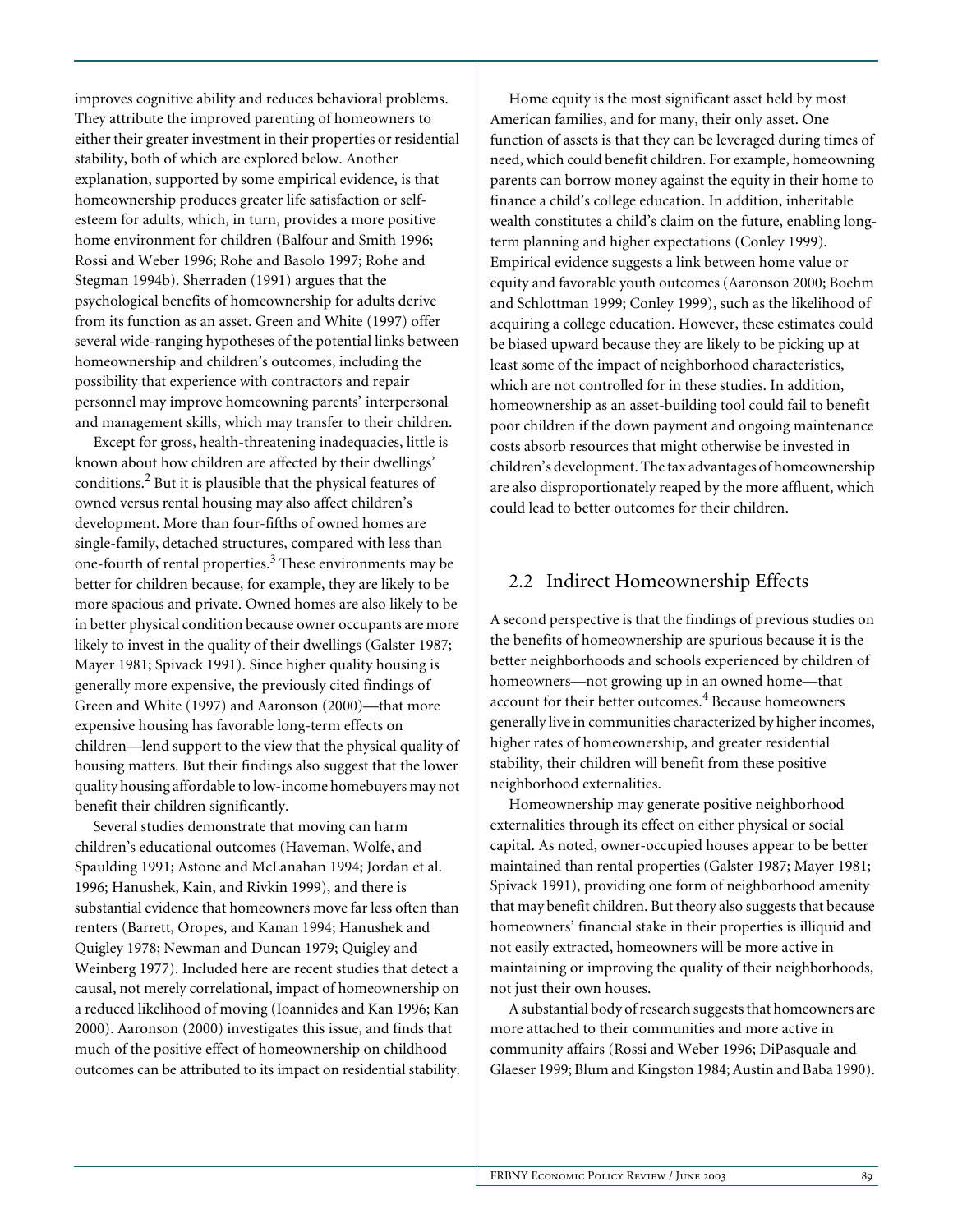Greater community involvement could plausibly lead to greater community social capital. Sampson et al. (1997) provide strong evidence to support this link. These researchers show that homeownership, in conjunction with residential stability, generates social capital in the form of "collective efficacy," which may produce better outcomes for children.

However, residential stability has also been shown to be an important determinant of community involvement (Kasarda and Janowitz 1974; Sampson 1988). A question raised by this body of evidence is whether homeownership itself—or the residential stability it is correlated with—is more responsible for the positive effects of homeownership on community participation. DiPasquale and Glaeser (1999) explore this issue, and find that length of residence is more important than homeownership across several key measures of community involvement. Because residentially stable neighborhoods of renters may be as beneficial to children as neighborhoods of homeowners, it is critical to distinguish analytically between a neighborhood's homeownership rate and its residential stability.

## 2.3 Interactive Homeownership Effects

Finally, a third view is that the effects of homeownership on children's outcomes vary depending on the type of neighborhood. Homeownership could buffer the effects of a distressed neighborhood if, for example, homeowning parents more aggressively monitor their children's activities, have higher expectations for their children, or have more social capital to draw on. But the child-rearing practices of homeowners living in more prosperous neighborhoods may differ little from those of neighboring renters. This buffering hypothesis is consistent with Aaronson's (2000) finding that growing up in a homeowning family in a low-income neighborhood has a stronger positive effect on the probability of graduating from high school than homeownership in a highincome neighborhood.

Alternatively, children of homeowners might be more, not less, affected by the conditions in their neighborhoods than renter children because of homeowners' relatively greater residential stability. Greater residential stability reduces or eliminates the need to change schools and increases the opportunity to develop closer ties to neighbors. As a result, the characteristics of their neighborhoods—both good and bad could exert a particularly strong influence.<sup>5</sup> Aaronson's (2000) finding that homeownership has more positive effects on highschool graduation in residentially stable neighborhoods is consistent with this speculation.

## 3. DATA AND METHODS

This study extends and refines previous work on the effects of homeownership on children's outcomes in several ways. Earlier investigations have focused on educational attainment effects (Green and White 1997; Aaronson 2000; Boehm and Schlottman 1999). $<sup>6</sup>$  We extend the set of outcomes to include</sup> teen unwed births, idleness, wage rates, and welfare receipt. Examining multiple outcomes is important because the effects of homeownership may vary by outcome. Children of homeowners may attend higher quality schools than children of renters, for example, so that identical educational attainment by the two groups may not translate into identical earnings or welfare receipt.

Second, the analysis compares results for low-income and higher income families, with "low-income" defined as having parental earnings below 150 percent of the federal poverty line.<sup>7</sup> Although all previous studies on the effects of homeownership have controlled for income, none has explicitly tested for different effects of homeownership between low-income and higher income groups. An analytical focus on low-income families is appropriate because they are the primary target of homeownership promotion policies, and pooling low-income with higher income families could produce misleading results.<sup>8</sup>

The third way in which this paper differs from previous work is that we examine the effects of neighborhood characteristics both as independent factors and as factors that may change the way homeownership influences outcomes. Since homeowners and renters may live in very different kinds of neighborhoods, and children's outcomes may be affected by these different neighborhoods, the failure to control for them could produce estimates that mistakenly attribute neighborhood effects to homeownership.<sup>9</sup>

We test for the simultaneous effects of three measures of neighborhood characteristics: the poverty rate, the homeownership rate, and residential stability. We include the poverty rate because we are interested in the effects of homeownership in distressed neighborhoods on children's outcomes, and the poverty rate is a widely used indicator of neighborhood distress. The neighborhood poverty rate is also almost perfectly correlated (negatively) with neighborhood median income, which ensures comparability with the results of Aaronson (2000). We include the homeownership rate to distinguish between the effects of homeownership by a child's parents from the homeownership level of the neighborhood. Finally, we control for neighborhood residential stability because a neighborhood's homeownership rate is plausibly linked to residential stability (Rohe and Stewart 1996), and we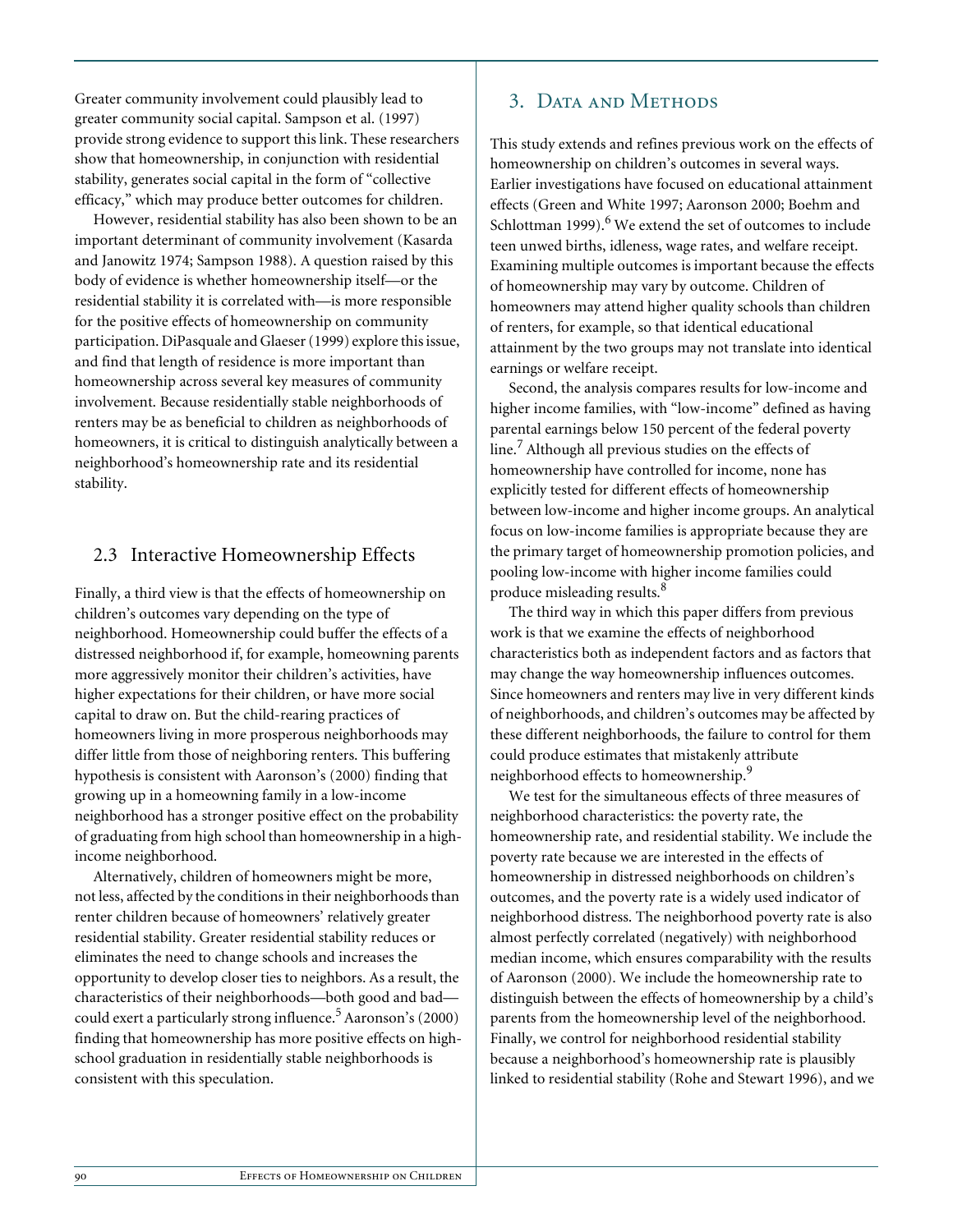want to determine whether it is neighborhood homeownership or neighborhood stability that is responsible for neighborhood effects on children's outcomes.

## 3.1 Sample

The analysis uses data from the 1968-93 waves of the geocoded Panel Study of Income Dynamics (PSID). Begun in 1968, the PSID is an ongoing longitudinal survey of U.S. households conducted by the Survey Research Center at the University of Michigan. All original household members have been followed over time. Recent research confirms that despite considerable attrition, the PSID remains representative of the population (Fitzgerald, Gottschalk, and Moffitt 1998a, 1998b; Zabel 1998).

The analysis is performed on a sample of individuals with PSID family data available each year between ages eleven and fifteen, born between 1957 and 1973. Results are first compared for two samples: 1) a low-income sample of children from families with parental earnings below 150 percent of the federal poverty threshold for at least three of the five years between ages eleven and fifteen and 2) a higher income sample comprised of the children not in the low-income sample.<sup>10</sup> We then shift the analysis to focus exclusively on the low-income group and further restrict the sample to children whose parents were either always homeowners or always renters when the child was between ages eleven and fifteen. This latter restriction, which eliminates about 20 percent of cases, enables us to derive meaningful coefficients on the effects of homeownership while testing interactions between tenure status and neighborhood characteristics (see Appendix A for further discussion of the methodology).

## 3.2 Approach

We examine the effects of living in an owned home as a child on seven outcomes: 1) giving birth as an unmarried teenager (women only), 2) idleness (not working, attending school, or caring for children) at age twenty, 3) years of education at age twenty, 4) high-school completion at age twenty, 5) acquisition of post-secondary education at age twenty,

6) average hourly wage rates between ages twenty-four and twenty-eight, and 7) receipt of welfare—Aid to Families with Dependent Children (AFDC), food stamps, or other cash assistance—between ages twenty-four and twenty-eight.<sup>11</sup>

We estimate three sets of models, corresponding to the three broad conceptualizations of homeownership effects outlined earlier. The first set of models tests for the direct effects of homeownership on children's outcomes without controls for neighborhood features. Estimates are obtained separately and compared for low-income and higher income groups. Next, we test for indirect effects by adding controls for average neighborhood characteristics experienced between ages eleven and fifteen using the low-income sample. If neighborhood differences between homeowners and renters account for a substantial portion of the beneficial effects of homeownership, the homeownership effect estimates produced by these models should be much smaller than those produced by the direct effect models. The third set of models tests for the interaction of tenure status and neighborhood characteristics by specifying interaction terms between tenure status and each of the three neighborhood characteristics (stability, homeownership rate, and poverty rate), also performed on the low-income sample only.

The analysis uses ordinary least squares to estimate the effect of homeownership on years of education and wage rates. The models for the effects of homeownership on high-school completion, acquisition of post-secondary education, idleness, and welfare receipt, which are binary (that is, whether high school was completed or not), use probit. $^{12}$ 

A major difficulty in identifying the effects of homeownership and neighborhoods on children is that they may be associated with parental characteristics that are not measured in the data and, therefore, cannot be controlled for in statistical models. The standard technique for dealing with such unmeasured variable problems is to use "instruments," variables that are correlated with the key analytical variables (homeownership and neighborhood characteristics, in this paper) but are independent of the unmeasured characteristics. However, while finding plausible instruments for homeownership is possible and has been done in other studies (Green and White 1997; Haurin, Parcel, and Haurin 2000; Aaronson 2000; Harkness and Newman 2002), it is difficult to identify credible instruments for the three neighborhood indicators tested here (Duncan, Connell, and Klebanov 1997; Duncan and Raudenbusch 1998; Moffitt 1999). Because this paper focuses on homeownership and neighborhoods, results based on instrumenting for homeownership alone would not be interpretable. In discussing the results, however, we argue that conclusions would be unlikely to change if controls for unmeasured family characteristics were added.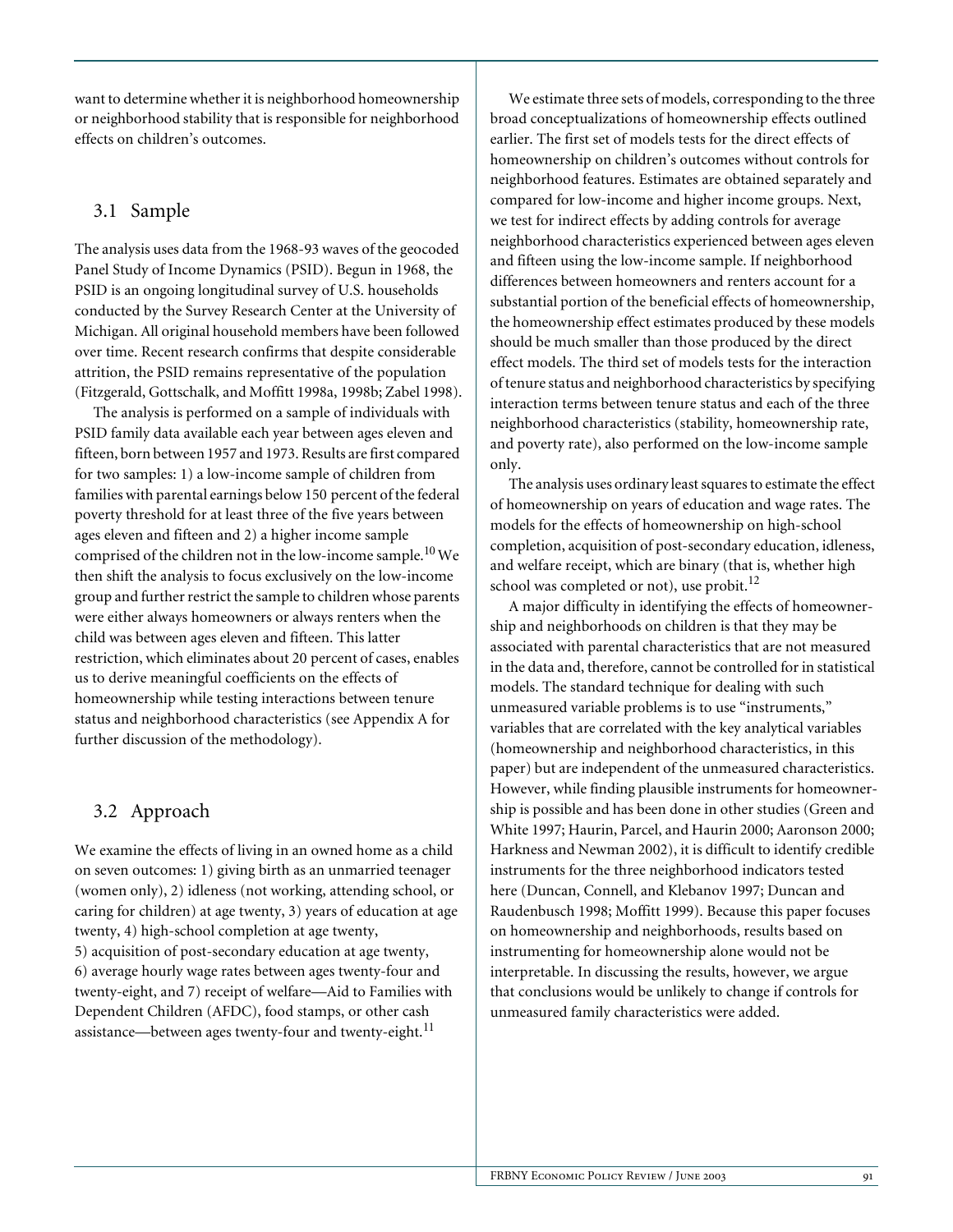## 3.3 Policy Variables

The measure of homeownership is whether a child always lived in an owned home between ages eleven and fifteen. Three neighborhood features are included: the poverty rate, the percentage of families owning their home, and residential stability, the last being measured as the percentage of families living in the same housing unit for five or more years.<sup>13</sup> Interactive effects between housing tenure and neighborhood are obtained by multiplying the homeownership variable by each of the neighborhood variables. In the interaction model, the neighborhood variables are specified in mean-deviation form.14 This implies that the coefficient on homeownership in these models can be readily interpreted as the effect of homeownership in the average sample neighborhood.

## 3.4 Control Variables

All models control for the following characteristics: 1) race, 2) gender, 3) year born, 4) age of mother when born, 5) educational attainment of household head, 6) number of children in family, 7) years in a two-parent family, 8) average annual earnings, 9) whether there is any, and the amount of, parental income (not including public assistance) in excess of earnings (average annual), 10) number of years the family relied on AFDC, food stamps, or other cash assistance (excluding Supplemental Security Income), 11) years in a city of 500,000 or more, 12) years in a city of 100,000 to 500,000, and 13) the child's primary state of residence.<sup>15</sup>

For educational outcomes, about 25 percent of cases are missing data on grades completed at age twenty, but have data on grades completed at some other age. In these cases, we substituted educational attainment in the closest year after age twenty, if available, and in the closest year before age twenty otherwise. Because educational attainment is affected by age, the models also include a control variable for the age to which the educational attainment measure applies. Monetary values are expressed in 1997 dollars using the CPI-U, the consumer price index for all urban consumers. City sizes come from the PSID census geocode.<sup>16</sup>

Each of these variables is plausibly related to one or more outcomes examined here, and most have been used extensively in other research on determinants of children's outcomes. The exceptions are controls for wealth other than home equity, and city size. Based on Conley's (1999) finding that parental wealth has significant effects on children's outcomes, we control for wealth by including a measure of income that is neither earned nor obtained through public assistance.<sup>17</sup> We control for city size because Page and Solon (1999) have demonstrated "the importance of being urban" on adult earnings. State dummy variables are included to account for the fact that unmeasured features of states, such as quality of education or labor market conditions, may affect outcomes (Moffitt 1994).

Although children's outcomes may be affected by a family's home equity and residential mobility, as described earlier, we did not include controls for these factors in the initial models because both are also likely to be affected by whether a family owns its home, as well as neighborhood characteristics. Consequently, the estimates for the effects of homeownership and neighborhoods will include the effects that operate through home equity and residential moves, and they should be interpreted accordingly. After reviewing the main results, we conduct a supplementary analysis using these excluded variables.

## 4. Sample Characteristics

Table 1 shows the mean differences in outcomes, neighborhood characteristics, and family background characteristics between children of homeowners and those of renters. The differences are stark. Relative to homeowner children, renter children are 40 percent more likely to give birth as an unmarried teenager, and they are nearly twice as likely to be idle at age twenty and to rely on welfare as an adult. Their highschool graduation rate is 19 percent lower than that of homeowner children, they are only half as likely to acquire some post-secondary education, and their average hourly wage is a dollar less. These differences are all statistically significant.

Differences in the family backgrounds of renter and owner children are also dramatic. The parental income of renter children is half that of owner children, and renter children are twice as likely to grow up in a single-parent household or be on welfare. They experience an average neighborhood poverty rate of 24 percent, compared with 18 percent for owner children, and a substantially lower neighborhood homeownership rate (56 percent versus 72 percent, respectively). Surprisingly, there is little difference in the residential stability of the neighborhoods of these two groups. In renter neighborhoods, 57 percent of families had lived in the same residence for five years or more, compared with 58 percent in homeowner neighborhoods. The neighborhood poverty and homeownership rates experienced by the sample children are somewhat negatively correlated  $(r = -1.45)$ , but the correlation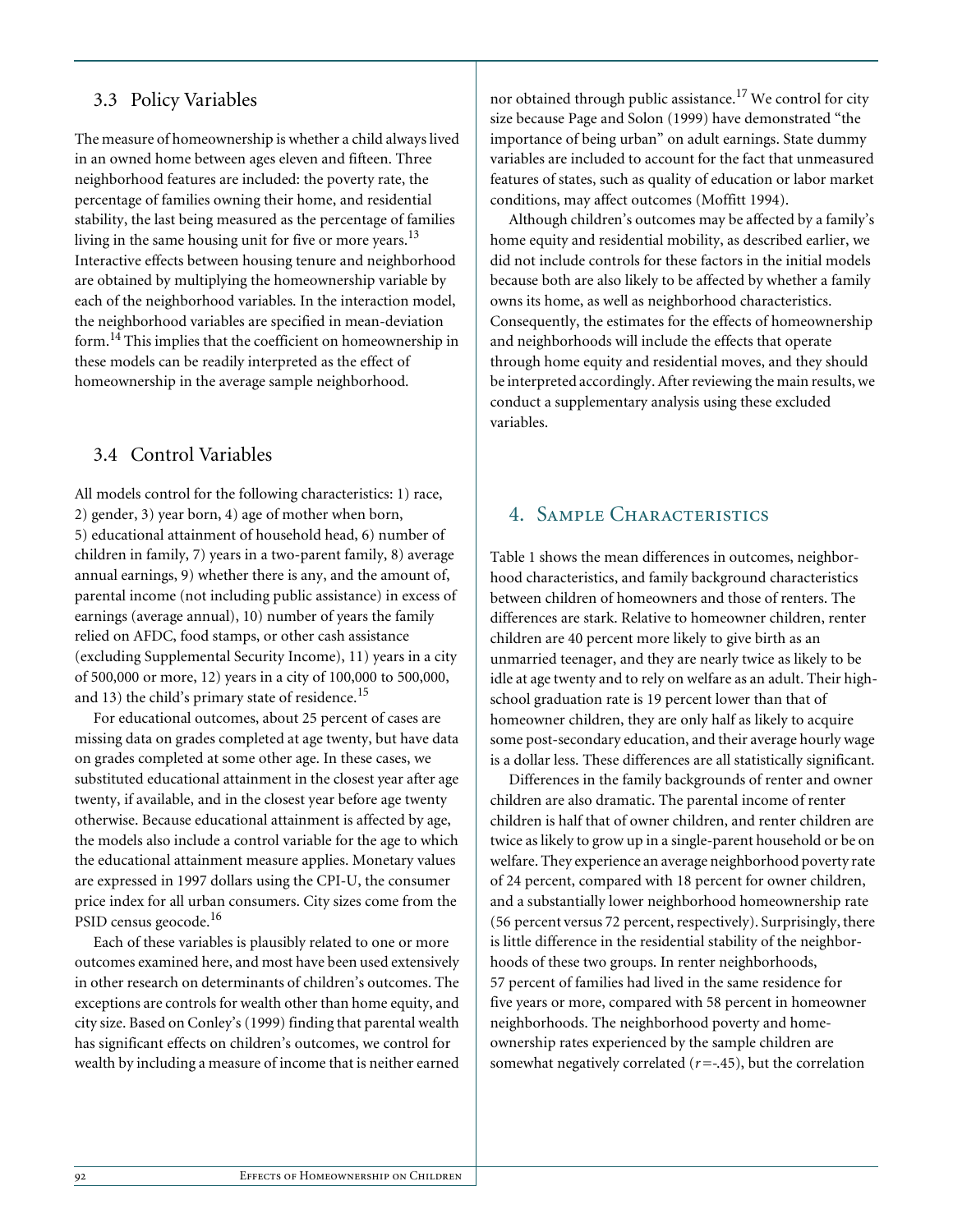### TABLE<sub>1</sub> Sample Means for Renters and Homeowners

|                                                               | Renters | Homeowners | p-value |
|---------------------------------------------------------------|---------|------------|---------|
| Outcomes                                                      |         |            |         |
| Gave birth as unwed teen                                      |         |            |         |
| (women only)                                                  | 0.14    | 0.10       | $\star$ |
| Idle at age twenty                                            | 0.25    | 0.14       | $***$   |
| Years of education at age twenty                              | 11.30   | 12.0       | $***$   |
| Graduated from high school                                    |         |            |         |
| by age twenty                                                 | 0.57    | 0.70       | $***$   |
| Obtained some post-secondary<br>education by age twenty       | 0.12    | 0.23       | $***$   |
| Average hourly wage, ages<br>twenty-four to twenty-eight      | 9.16    | 10.35      |         |
| Received any welfare, ages<br>twenty-four to twenty-eight     | 0.34    | 0.18       | $***$   |
| Neighborhood conditions                                       |         |            |         |
| Mean neighborhood poverty rate                                | 23.9    | 17.9       | $***$   |
| Mean neighborhood                                             |         |            |         |
| homeownership rate                                            | 56.0    | 72.2       | $***$   |
| Mean neighborhood percentage                                  |         |            | $***$   |
| did not move in five or more years                            | 56.7    | 58.0       |         |
| Individual and family background<br>features                  |         |            |         |
| Female                                                        | 0.52    | 0.52       |         |
| Black                                                         | 0.44    | 0.21       | $***$   |
| Year born                                                     | 1966    | 1966       | $\star$ |
| Mother's age when born                                        | 25.2    | 26.8       | $***$   |
| Whether income is greater than<br>earnings plus transfers     | 0.55    | 0.81       | $***$   |
| Parental earnings                                             | 11,080  | 20,920     | $***$   |
| Mean amount of family income is<br>greater than earnings plus |         |            |         |
| transfers                                                     | 2,380   | 8,070      | $***$   |
| Years in two-parent family                                    | 2.25    | 3.65       | $***$   |
| Mean number of children in<br>family                          | 3.64    | 3.45       |         |
| Years receiving AFDC, food<br>stamps, or "other" cash welfare | 0.62    | 0.22       | $***$   |
| Household head graduated from<br>high school                  | 0.36    | 0.49       |         |
| Household head had some<br>post-secondary education           | 0.18    | 0.30       | $**$    |
| Fraction of years in a city of<br>100,000-500,000             | 1.12    | 0.73       | $***$   |
| Years in a city of more than<br>500,000                       | 1.31    | 0.53       | $***$   |
| Number of observations                                        | 1,495   | 1,081      |         |

Source: Panel Study of Income Dynamics (PSID), 1968-93.

Notes: Monetary figures are expressed in 1997 dollars. Statistical significance indicators refer to one-tailed *t*-test results for differences in means, unequal variances assumed. Values are weighted using age fifteen PSID individual weights. AFDC is Aid to Families with Dependent Children.

\* Value is less than .05.

\*\* Value is less than .01.

\*\*\* Value is less than .0001.

between neighborhood residential stability and homeownership rates is surprisingly weak  $(r=.25)$ , as is the correlation between residential stability and poverty rates  $(r=11)$ .<sup>18</sup>

## 5. Regression Results

## 5.1 Direct Effects: Low-Income and Higher Income Samples

Estimates from the direct effects models performed on the low-income and higher income samples are presented in Table 2. With the low-income sample, homeownership has statistically significant benefits for all outcomes except for teen unwed childbearing, where homeownership has a favorable but not significant effect. In contrast, with the higher income sample, homeownership has positive, statistically significant effects only on the acquisition of post-secondary education and total years of education. These results indicate that the benefits of homeownership for children are reaped primarily by the less affluent. For this reason, and because policy interest centers on the low-income group, the remainder of this paper focuses on the low-income sample alone.<sup>19</sup>

# 5.2 Models with Controls for Neighborhood Features

Table 2 also presents estimates for the policy variables obtained from the indirect effects models, which control for neighborhood features. The inclusion of neighborhood controls has modest effects on some model estimates, but overall, there is little effect. Even with neighborhood controls, homeownership has strong, favorable effects on most outcomes. Thus, the beneficial effects of homeownership on children's long-term outcomes appear to be only marginally, if at all, attributable to the better neighborhood characteristics experienced by children of homeowners. The estimates for educational outcomes and welfare receipt are particularly strong. In the direct effects models, children of homeowners are estimated to complete almost half a year more of education, have a high-school graduation rate that is 13 percentage points higher, a likelihood of acquiring post-secondary education that is 6 percentage points greater, and a chance of receiving welfare between ages twenty-four and twenty-eight that is 9 percentage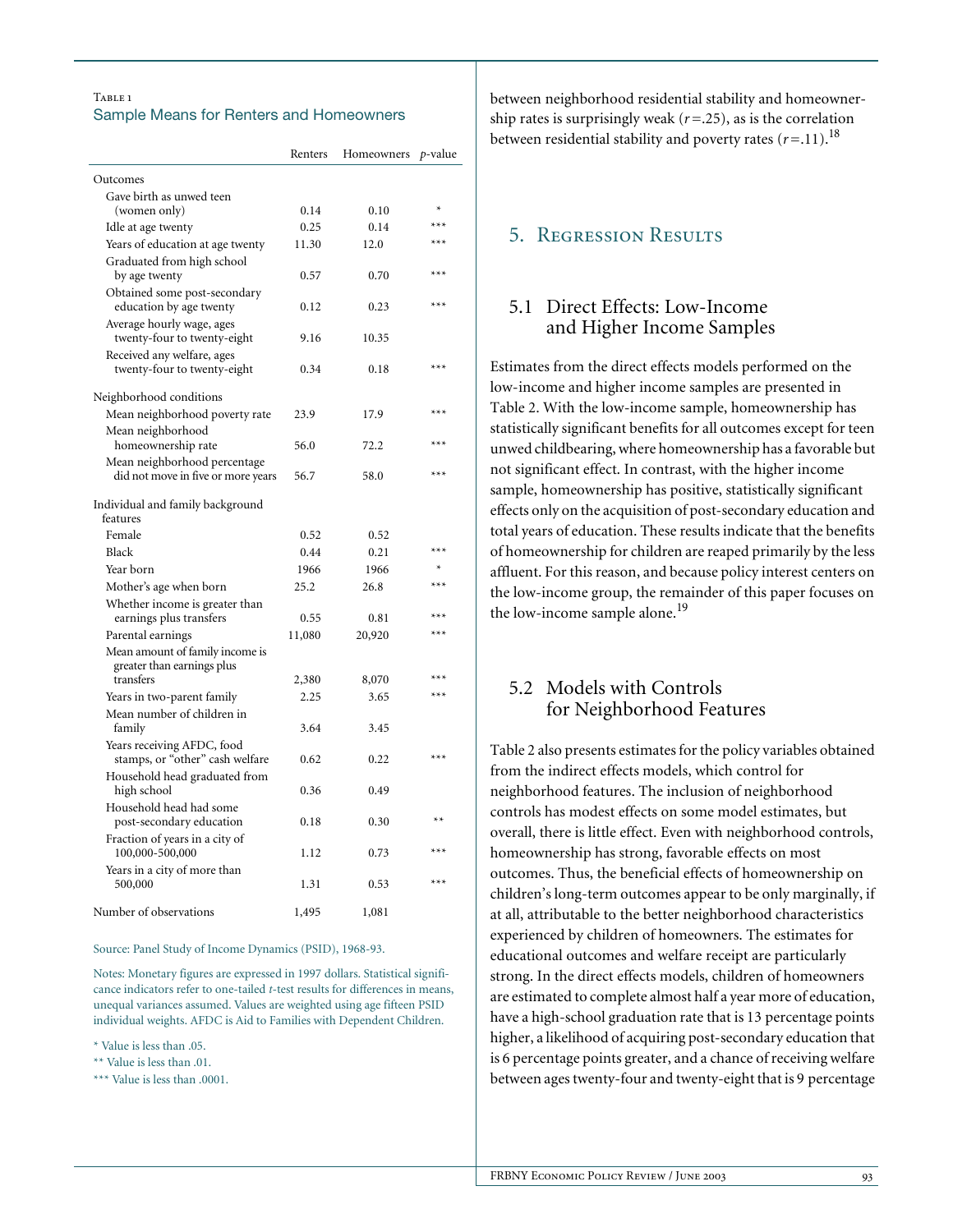## Table 2 Effects of Homeownership on Early Adult Outcomes

|                                                                                     | Age Twenty Outcomes             |                     |                                                      |                                     |                                                | Age Twenty-Four to<br>Twenty-Eight Outcomes |                                 |
|-------------------------------------------------------------------------------------|---------------------------------|---------------------|------------------------------------------------------|-------------------------------------|------------------------------------------------|---------------------------------------------|---------------------------------|
|                                                                                     | Teen Unwed<br>Birth<br>(Probit) | Idle<br>(Probit)    | Years of<br>Schooling<br>(Ordinary<br>Least Squares) | High-School<br>Graduate<br>(Probit) | Any<br>Post-Secondary<br>Education<br>(Probit) | Wage Rate<br>(Ordinary<br>Least Squares)    | Received<br>Welfare<br>(Probit) |
| Direct effects<br>No controls for neighborhood features                             |                                 |                     |                                                      |                                     |                                                |                                             |                                 |
| Homeowner family, ages eleven to<br>fifteen, income below 150 percent<br>of poverty | $-0.030$<br>(0.285)             | $-0.066$<br>(0.038) | 0.417<br>(0.000)                                     | 0.131<br>(0.000)                    | 0.058<br>(0.002)                               | 0.698<br>(0.018)                            | $-0.091$<br>(0.009)             |
| Homeowner family, ages eleven to<br>fifteen, income above 150 percent<br>of poverty | 0.011<br>(0.237)                | $-0.011$<br>(0.583) | 0.209<br>(0.030)                                     | 0.015<br>(0.564)                    | 0.101<br>(0.003)                               | 0.767<br>(0.124)                            | $-0.020$<br>(0.416)             |
| Indirect effects<br>With controls for neighborhood features                         |                                 |                     |                                                      |                                     |                                                |                                             |                                 |
| Homeowner family, ages eleven<br>to fifteen                                         | $-0.037$<br>(0.198)             | $-0.045$<br>(0.153) | 0.039<br>(0.000)                                     | 0.124<br>(0.000)                    | 0.052<br>(0.006)                               | 0.514<br>(0.090)                            | $-0.095$<br>(0.008)             |
| Neighborhood poverty rate                                                           | 0.002<br>(0.878)                | 0.005<br>(0.715)    | $-0.048$<br>(0.164)                                  | $-0.016$<br>(0.176)                 | $-0.007$<br>(0.365)                            | $-0.172$<br>(0.133)                         | 0.023<br>(0.072)                |
| Neighborhood homeownership<br>rate                                                  | 0.010<br>(0.324)                | $-0.017$<br>(0.145) | $-0.003$<br>(0.913)                                  | $-0.005$<br>(0.672)                 | 0.000<br>(0.960)                               | 0.072<br>(0.525)                            | 0.016<br>(0.191)                |
| Neighborhood percentage staying<br>five or more years                               | $-0.025$<br>(0.035)             | $-0.005$<br>(0.737) | 0.040<br>(0.254)                                     | 0.020<br>(0.122)                    | 0.012<br>(0.115)                               | 0.227<br>(0.098)                            | $-0.006$<br>(0.664)             |
| Joint significance of neighborhood<br>features ( $p$ -value of $f$ -test)           | 0.151                           | 0.238               | 0.327                                                | 0.298                               | 0.300                                          | 0.106                                       | 0.295                           |
| Number of observations                                                              | 844                             | 1,364               | 2,404                                                | 2,397                               | 2,391                                          | 1,240                                       | 1,902                           |

Source: Panel Study of Income Dynamics, 1968-93.

Notes: In all probit estimates, the coefficient is transformed to indicate marginal effects with all independent variables set to their means. Wage rates are in 1997 dollars. Huber-White standard errors are used to account for nonindependence of sibling observations. Neighborhood coefficients show the effects of a 10-percentage-point change in neighborhood conditions. *p*-values are in parentheses.

points lower. All of these estimates are highly statistically significant  $(p=0.01)$ , and they decline only slightly, if at all, when controls for neighborhood features are added.

The estimated effects of homeownership on children's subsequent idleness and wage rates are also favorable, but somewhat less impressive. In the direct effects models, idleness at age twenty among children of homeowners is reduced by 7 percentage points, and their average wage rates between ages twenty-four and twenty-eight increase by \$0.70 relative to children of renters. Both of these estimates are statistically significant ( $p$ <.05), but when controls for neighborhood features are added, they decline by about 30 percent and are of only moderate statistical significance ( $p = 15$  for idleness and

*p*= .09 for wage rates). The estimates for the effects of homeownership on teen out-of-wedlock childbearing are also favorable, but weak  $(p=.29)$  in the direct effects estimate.

The smaller samples used to estimate homeownership effects on idleness, wage rates, and teen unwed childbearing partially explain the weaker results for these outcomes.<sup>20</sup> There may also be greater measurement error for these outcomes, which could produce a downward bias, compared with education or welfare receipt. $^{21}$  Thus, it would be hazardous to conclude that the effects of homeownership on education and welfare receipt are, in reality, stronger than they are for the other outcomes examined. Instead, homeownership appears to be associated with positive effects across-the-board, although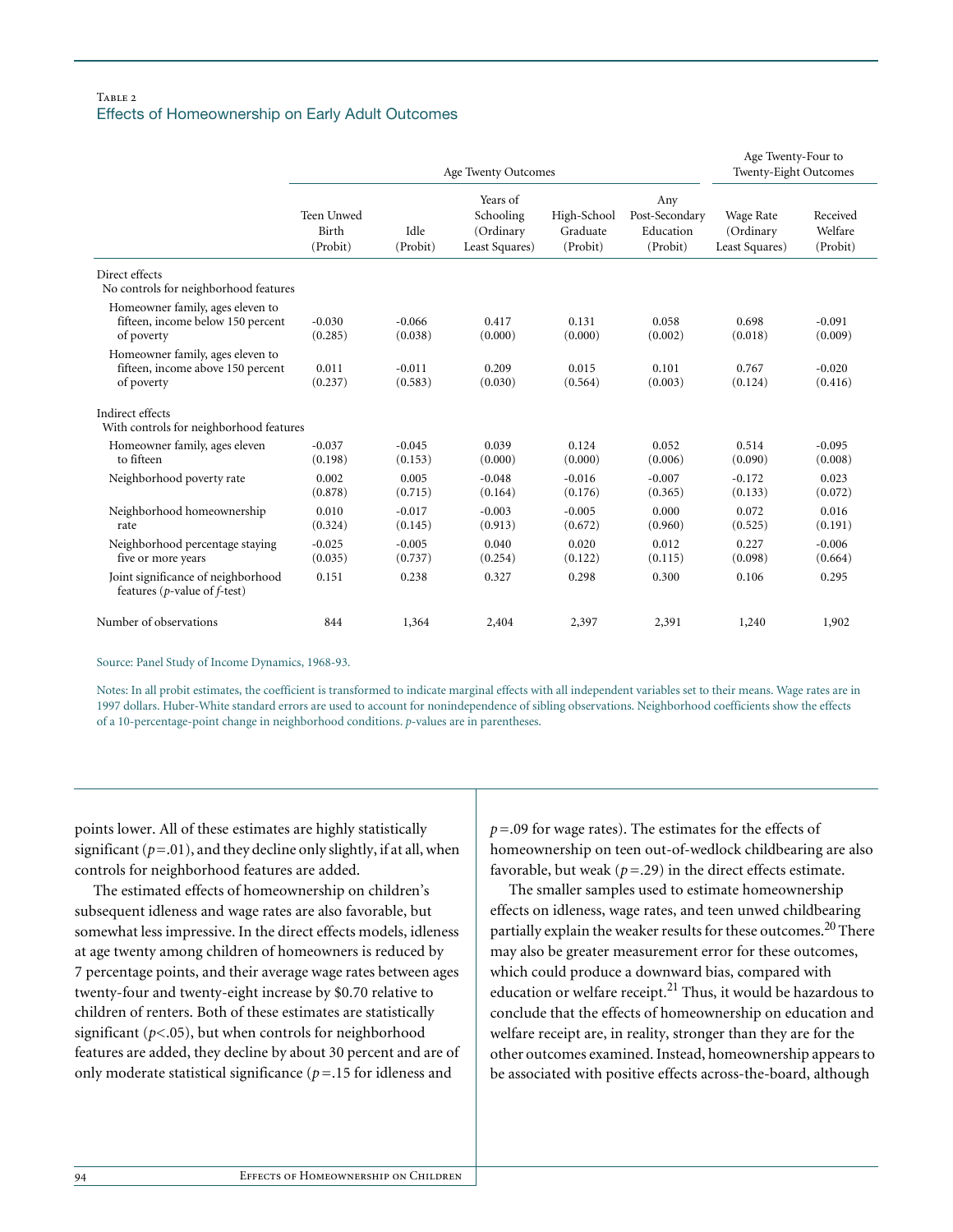these effects are statistically significant at conventional levels only for outcomes that are precisely measured and tested using the largest samples.

The estimated effects of neighborhood characteristics are weak.22 Only in the model for wage rates do they jointly attain a moderate level of statistical significance  $(p=11)$ . The estimated effects of neighborhood residential stability and poverty, but not the homeownership rate, have the expected sign for virtually all outcomes. Neighborhood residential stability exhibits the strongest effects, with a statistically significant (*p*<.05) impact on reduced teen out-of-wedlock childbearing and modestly significant (*p*<.13) positive effects of high-school graduation, acquisition of post-secondary education, and wage rates. Neighborhood poverty is a weaker determinant of long-term outcomes, with a moderate (*p*<.10) effect on increased probability of welfare receipt and some weak, deleterious effects on other outcomes. Estimates for the effects of neighborhood homeownership are inconsistent and weak. For four of the seven outcomes, it has an unexpected sign, suggesting deleterious effects, and it is not statistically significant for any outcome. Contrary to expectations, these results indicate that there are no spillover benefits of homeownership to the neighborhood beyond the immediate homeowning family. Instead, they suggest that residential stability may foster a neighborhood's social capital, with beneficial effects on children.<sup>23</sup>

The finding that the beneficial effects of homeownership cannot be attributed to the better neighborhood characteristics of homeowners may be surprising. It arises because residential stability—the neighborhood characteristic that matters most for children's outcomes—is nearly identical for homeowners and renters in this sample, as shown in Table 1. Differences in the neighborhood poverty rate, which also appears to affect outcomes, are also fairly modest, at 6 percentage points on average. Only the neighborhood homeownership rate differs substantially between owner and renter families, but this feature has virtually no effect on children's outcomes. Thus, on the dimensions that matter most for children's outcomes, the neighborhood characteristics of owner and renter families are very similar, and they differ substantially only on the dimension that matters least, at least in this sample.

# 5.3 Models with Tenure/ Neighborhood Interactions

Table 3 shows the results for models testing the interaction of tenure status and neighborhoods.<sup>24</sup> The indirect effects models imposed the assumption that neighborhood characteristics have identical effects on children of homeowners and renters. In the present results, this assumption is relaxed; that is, in the interaction models, the effects of homeownership are allowed to depend upon characteristics of the neighborhood.

The key result of these models is that homeownership does not buffer children against the deleterious effects of bad neighborhoods. If anything, the pattern of results points in the opposite direction—toward an amplification effect. Homeowner children appear to be more adversely affected by neighborhood poverty than renter children, and to benefit more from neighborhood homeownership and residential stability. Effects of neighborhood residential stability, in particular, appear to be better for children of homeowners than for children of renters.

The first row of coefficients in Table 3 shows that in a neighborhood with average sample characteristics (27 percent poverty, 59 percent homeownership, and 57 percent residential stability), the estimated effects of homeownership are nearly the same as in the direct and indirect effects models. Subsequent rows in the table show how these average effects are modified by neighborhood characteristics. For example, the coefficient on homeownership (first row) in the wage rate model is \$0.397. A 10-percentage-point increase in the poverty rate of the neighborhood where the child lived between ages eleven and fifteen is estimated to reduce the early adult wage rate of homeowner children by \$0.322 and of renter children by \$0.102, with a net difference of \$0.22. Thus, homeownership in a neighborhood with a 37 percent poverty rate, rather than the sample mean of 27 percent, would raise a child's early adult wage rate by \$0.177 (\$0.397 minus \$0.22), rather than \$0.397.

Comparing coefficients in this way indicates that neighborhood poverty generally has worse effects on the outcomes of homeowner children than on renter children, and neighborhood homeownership and residential stability generally have better effects. But none of the differences between the estimated effects of neighborhoods on children of homeowners and renters are highly statistically significant. In the strongest case, a 10-percentage-point increase in neighborhood residential stability is associated with a statistically significant \$0.43 increase in the wage rates of homeowner children (*p*<.05), but it has no effect on the wage rates of renter children. However, the difference between these two estimates is statistically significant at only a moderate level  $(p=10)$ . In another case, the difference between owner and renter children in the impact of neighborhood residential stability on teen out-of-wedlock childbearing is modest  $(p=16)$ . None of the other differences is statistically distinguishable at even this weak level.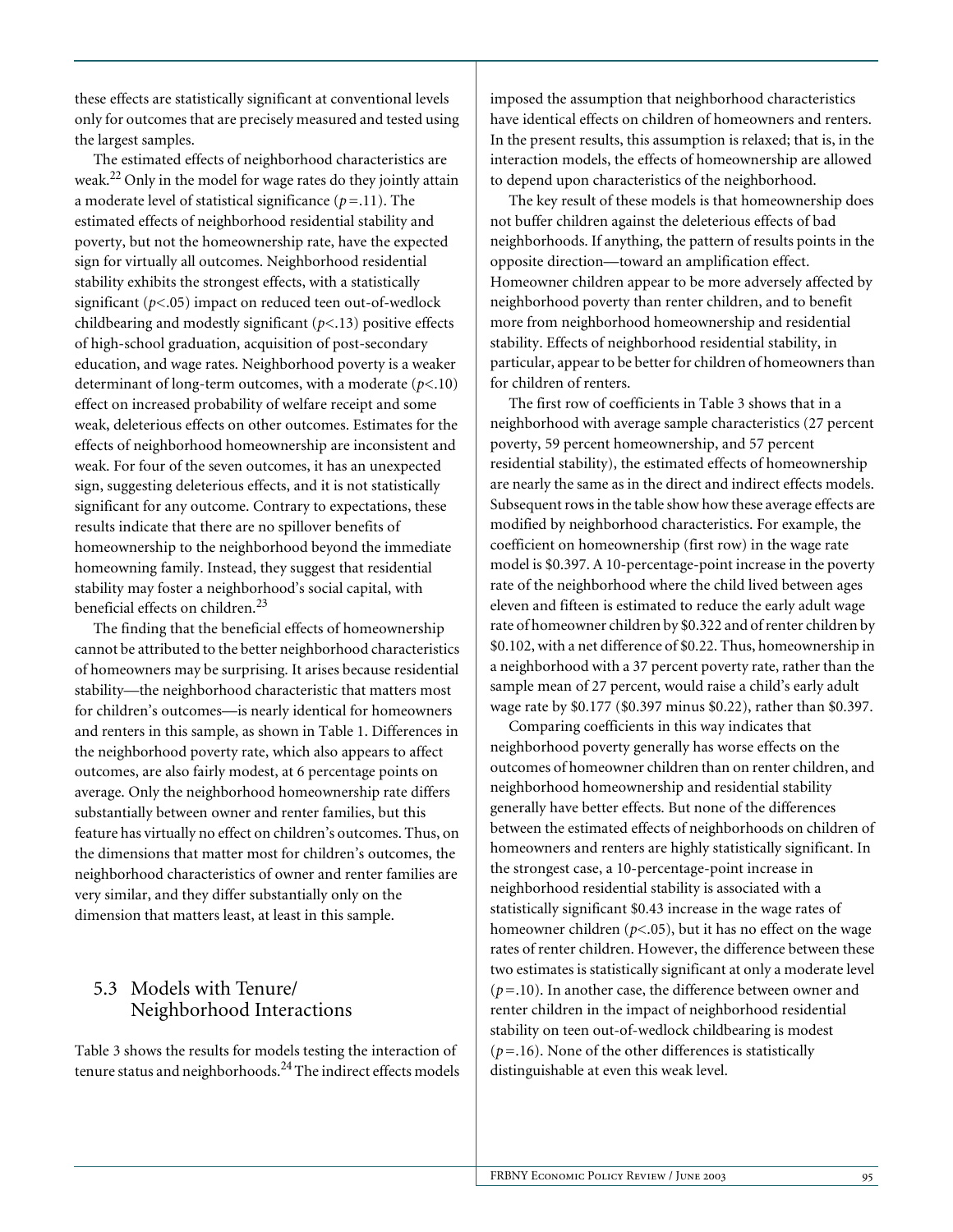Despite this lack of statistical significance in differences, however, the pattern of homeowner children being more adversely affected by neighborhood poverty and more favorably affected by neighborhood stability and homeownership is consistent. Although the statistical evidence to support the neighborhood amplification effect of homeownership is modest, the underlying theory (that is, that children of homeowners may develop closer ties with other community members and, therefore, be more affected by them) is consistent with the data used here, where renter children experienced 40 percent greater variability in neighborhood characteristic than children of homeowners.

If there was truly no difference in the impacts of neighborhoods on homeowner and renter children, we would expect a more random pattern of results. In addition, tests of an additive (admittedly crude) neighborhood quality index $^{25}$  reveal that on three of the seven outcomes (high-school graduation, acquisition of post-secondary education, and wage rates), the difference between the estimated effects on homeowner and renter children is moderately significant (*p*<.10). On balance, these results suggest that neighborhood characteristics may have different effects on owner and renter children, but these differences are weak and require further exploration.

TABLE 3

## Results of Housing Tenure/Neighborhood Interaction Models

|                                                    | Age Twenty Outcomes             |                     |                                                      |                                     |                                                | Age Twenty-Four to<br>Twenty-Eight Outcomes |                                 |
|----------------------------------------------------|---------------------------------|---------------------|------------------------------------------------------|-------------------------------------|------------------------------------------------|---------------------------------------------|---------------------------------|
|                                                    | Teen Unwed<br>Birth<br>(Probit) | Idle<br>(Probit)    | Years of<br>Schooling<br>(Ordinary<br>Least Squares) | High-School<br>Graduate<br>(Probit) | Any<br>Post-Secondary<br>Education<br>(Probit) | Wage Rate<br>(Ordinary<br>Least Squares)    | Received<br>Welfare<br>(Probit) |
| Homeowner family, ages eleven<br>to fifteen        | $-0.041$<br>(0.190)             | $-0.041$<br>(0.210) | 0.369<br>(0.000)                                     | 0.11<br>(0.001)                     | 0.045<br>(0.023)                               | 0.397<br>(0.209)                            | $-0.086$<br>(0.022)             |
| Neighborhood poverty rate                          |                                 |                     |                                                      |                                     |                                                |                                             |                                 |
| Homeowners                                         | $-0.002$<br>(0.926)             | $-0.003$<br>(0.895) | $-0.092$<br>(0.111)                                  | $-0.034$<br>(0.072)                 | $-0.015$<br>(0.192)                            | $-0.322$<br>(0.051)                         | 0.019<br>(0.352)                |
| Renters                                            | $-0.004$<br>(0.761)             | 0.010<br>(0.492)    | $-0.026$<br>(0.502)                                  | $-0.010$<br>(0.466)                 | $-0.003$<br>(0.734)                            | $-0.102$<br>(0.478)                         | 0.027<br>(0.068)                |
| Neighborhood homeownership rate                    |                                 |                     |                                                      |                                     |                                                |                                             |                                 |
| Homeowners                                         | 0.014<br>(0.345)                | $-0.024$<br>(0.190) | $-0.006$<br>(0.893)                                  | 0.001<br>(0.942)                    | 0.003<br>(0.787)                               | 0.094<br>(0.564)                            | 0.002<br>(0.929)                |
| Renters                                            | 0.008<br>(0.517)                | $-0.011$<br>(0.365) | $-0.001$<br>(0.973)                                  | $-0.008$<br>(0.548)                 | $-0.003$<br>(0.761)                            | 0.038<br>(0.770)                            | 0.023<br>$-0.085$               |
| Neighborhood stability rate                        |                                 |                     |                                                      |                                     |                                                |                                             |                                 |
| Homeowners                                         | $-0.041$<br>(0.011)             | $-0.013$<br>(0.574) | 0.065<br>(0.239)                                     | 0.037<br>(0.052)                    | 0.019<br>(0.052)                               | 0.431<br>(0.012)                            | $-0.001$<br>(0.952)             |
| Renters                                            | $-0.010$<br>(0.545)             | 0.001<br>(0.971)    | 0.023<br>(0.594)                                     | 0.009<br>(0.596)                    | 0.005<br>(0.652)                               | 0.039<br>(0.835)                            | $-0.007$<br>(0.678)             |
| Tests for equality of neighborhood<br>coefficients |                                 |                     |                                                      |                                     |                                                |                                             |                                 |
| Poverty rate                                       | 0.886                           | 0.605               | 0.303                                                | 0.274                               | 0.355                                          | 0.277                                       | 0.729                           |
| Homeownership rate                                 | 0.742                           | 0.521               | 0.925                                                | 0.626                               | 0.647                                          | 0.759                                       | 0.303                           |
| Stability rate                                     | 0.155                           | 0.619               | 0.517                                                | 0.227                               | 0.274                                          | 0.097                                       | 0.816                           |

#### Source: Panel Study of Income Dynamics, 1968-93.

Notes: In all probit estimates, the coefficient is transformed to indicate marginal effects with all indepencent variables set to their means. Wage rates are in 1997 dollars. Huber-White standard errors are used to account for nonindependence of sibling observations. Neighborhood coefficients show the effect of a 10-percentage-point change in neighborhood conditions. *p*-values are in parentheses.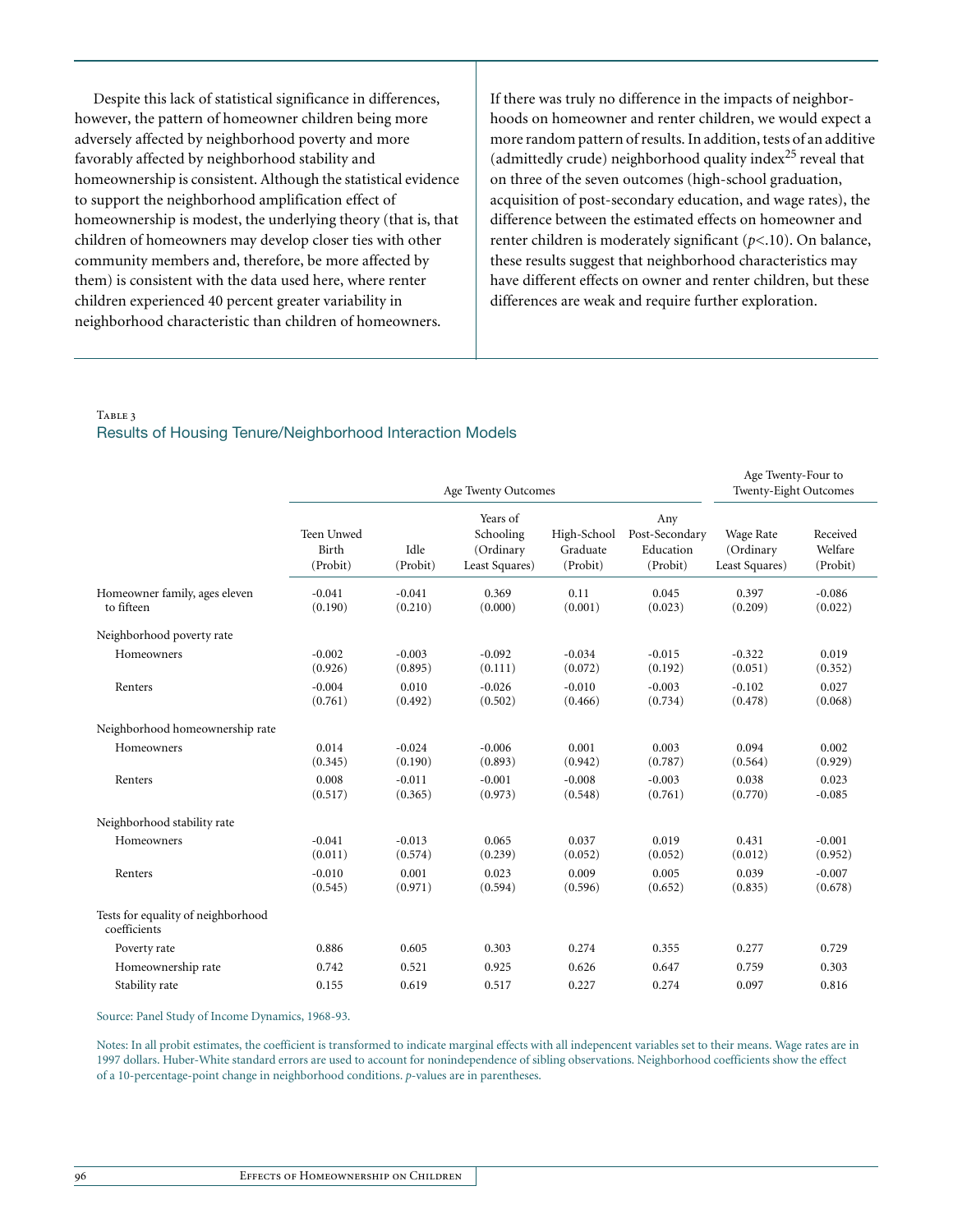## 6. Discussion

## 6.1 Unmeasured Variable Bias

As discussed earlier, the results presented here could be erroneous if the unmeasured characteristics of families that choose different tenure and neighborhood combinations were driving them. In particular, the concern here is that the homeownership coefficients may have much larger upward biases than the neighborhood coefficients. If so, the findings of the preceding analysis would be spurious. However, previous research indicates that estimates for the effects of homeownership and neighborhoods have roughly the same upward bias. Using instrumental variable techniques, Green and White (1997), Haurin, Parcel, and Haurin (2000), and Aaronson (2000) all find a modest upward bias in homeownership effect estimates, while sibling difference analyses and other attempts to gauge the extent of bias associated with neighborhood effect estimates (Aaronson 1997; Duncan, Connell, and Klebanov 1997) also find a modest upward bias associated with neighborhood poverty. These results suggest that conclusions drawn from the uninstrumented results will be qualitatively

correct, although the point estimates may be overstated. In contrast to other studies of homeownership effects, Harkness and Newman (2002) find that homeownership coefficients are biased downward for children of low-income families; that is, the effects of homeownership are even larger than estimates provided by the uninstrumented models.

## 6.2 Policy Implications

One possible implication of this analysis is that under certain adverse neighborhood characteristics, homeownership could result in worse, not better, outcomes for children, compared with renting. To gain a sense of what these conditions might be, we used the coefficients from the interaction model results to calculate the effects of homeownership if the three neighborhood characteristics considered here were worsened by one standard deviation from their means, both individually and simultaneously, with the results presented in Table  $4^{26}$  With one exception—the effect of reduced neighborhood residential stability on earnings—all of the estimated effects of homeownership remain favorable. For educational outcomes and welfare receipt, many of these effects remain statistically significant

TABLE 4

## Effects of Homeownership on Early Adult Outcomes under Different Neighborhood Conditions

|                                  | Age Twenty Outcomes             |                  |                                                      |                                     |                                                | Age Twenty-Four to<br><b>Twenty-Eight Outcomes</b> |                                 |  |
|----------------------------------|---------------------------------|------------------|------------------------------------------------------|-------------------------------------|------------------------------------------------|----------------------------------------------------|---------------------------------|--|
|                                  | Teen Unwed<br>Birth<br>(Probit) | Idle<br>(Probit) | Years of<br>Schooling<br>(Ordinary<br>Least Squares) | High-School<br>Graduate<br>(Probit) | Any<br>Post-Secondary<br>Education<br>(Probit) | Wage Rate<br>(Ordinary<br>Least Squares)           | Received<br>Welfare<br>(Probit) |  |
| Poverty rate, increase of one    | $-0.037$                        | $-0.059$         | 0.273                                                | 0.076                               | 0.027                                          | 0.079                                              | $-0.097$                        |  |
| standard deviation               | (0.374)                         | (0.248)          | (0.054)                                              | (0.103)                             | (0.351)                                        | (0.850)                                            | (0.062)                         |  |
| Homeownership rate, decrease     | $-0.052$                        | $-0.015$         | 0.379                                                | 0.092                               | 0.035                                          | 0.284                                              | $-0.043$                        |  |
| of one standard deviation        | (0.335)                         | (0.779)          | (0.014)                                              | (0.092)                             | (0.270)                                        | (0.610)                                            | (0.485)                         |  |
| Residential stability, decrease  | $-0.005$                        | $-0.026$         | 0.320                                                | 0.078                               | 0.028                                          | $-0.049$                                           | $-0.092$                        |  |
| of one standard deviation        | (0.876)                         | (0.562)          | (0.006)                                              | (0.066)                             | (0.270)                                        | (0.903)                                            | (0.040)                         |  |
| Worsen all neighborhood features | $-0.013$                        | $-0.018$         | 0.235                                                | 0.026                               | 0.001                                          | $-0.480$                                           | $-0.061$                        |  |
| by one standard deviation        | (0.800)                         | (0.774)          | (0.170)                                              | (0.660)                             | (0.998)                                        | (0.412)                                            | (0.357)                         |  |

Source: Panel Study of Income Dynamics, 1968-93.

Notes: The table uses the coefficients from the interaction models (in Table 3) to show the estimated effects of homeownership when the neighborhood measures are worsened by one standard deviation from their mean values, both individually and simultaneously. In all probit estimates, the coefficient is transformed to indicate marginal effects with all independent variables set to their means. Wage rates are in 1997 dollars. Huber-White standard errors are used to account for nonindependence of sibling observations. *p*-values are in parentheses.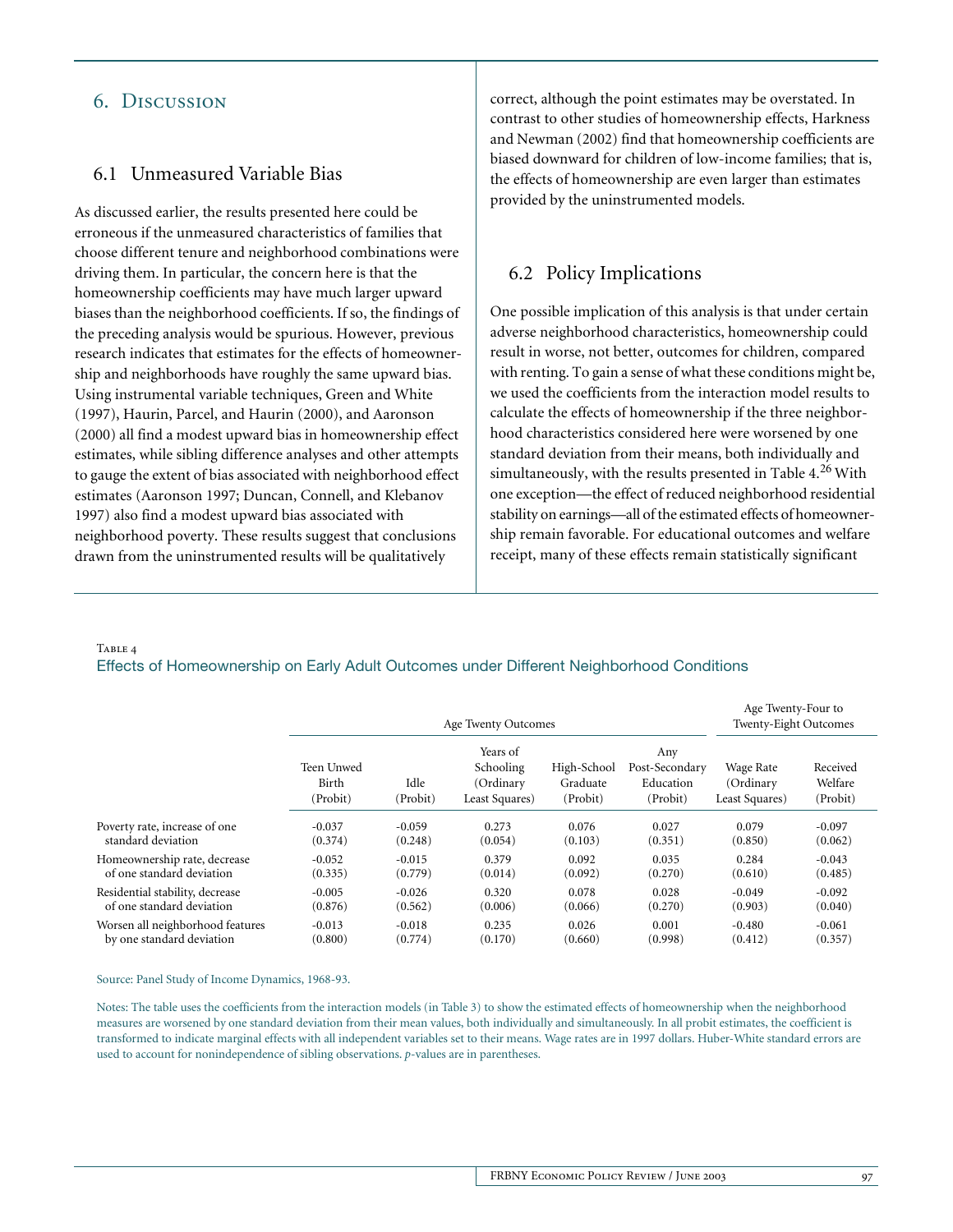near conventional levels when individual neighborhood features are worsened. None remain significant when all neighborhood features are simultaneously worsened by one standard deviation, but these sorts of neighborhood characteristics—a poverty rate of 42 percent, a homeownership rate of 39 percent, and only 46 percent of residents remaining in their dwellings for five years or more—roughly represent the worst quintile of neighborhoods in the sample. It is noteworthy that even with these extremely poor neighborhood characteristics, and under the assumption that owner children are, in fact, more adversely affected by these conditions than renter children, effects of homeownership on children's outcomes tend to be positive.

# 6.3 Comparison with the Results of Aaronson (2000)

Because this paper uses a different approach than Aaronson (2000) to examine the role of neighborhood in homeownership effects, it is important to compare results. Although both analyses find that neighborhood residential stability enhances the positive effect of homeownership on children's outcomes, findings on the effect of neighborhood poverty disagree. Aaronson finds that homeownership has a more positive effect on high-school graduation in low-income neighborhoods; we find that neighborhood poverty reduces the positive effect of homeownership on high-school graduation and other outcomes.<sup>27</sup>

When we attempt to replicate Aaronson's results using a sample unrestricted by income, our results are consistent with his: homeownership in a high-poverty neighborhood has a significantly more positive effect on high-school graduation than homeownership in a low-poverty neighborhood. Aaronson's result therefore appears to be attributable to the inclusion of higher income families in the sample. In our results using the low-income sample, homeownership is estimated to increase the probability of high-school graduation by about 10 percentage points, roughly equal in magnitude to the effect Aaronson finds in low-income neighborhoods. Because the families living in low-income neighborhoods in Aaronson's sample probably have low incomes themselves and, therefore, roughly match the sample we use, our results are consistent with his. Excluded from our sample are the wealthier families who live in the most affluent neighborhoods and for whom homeownership has no effect on children's high-school graduation, according to Aaronson's results. Thus, the difference Aaronson finds in high- versus low-income

neighborhoods may, in fact, be attributable to differences in the type of families that live in such neighborhoods, not the neighborhoods themselves.

# 6.4 Supplementary Models

Measures of home equity and the family's history of residential mobility were not included in the foregoing models because they could be affected by homeownership or neighborhood characteristics, as discussed earlier. However, when supplementary models that include these measures were tested, the effects of home equity were not statistically significant for any outcome except wage rates. A history of frequent residential moves was associated with the most adverse effects for outcomes, and these effects were statistically significant for all educational outcomes and for wage rates. Like Aaronson (2000), we find the positive effects of homeownership to be weaker when residential moves are added to the model, which suggests that these effects can be partially attributed to the reduced residential mobility of homeowners. But even after we controlled for residential moves, homeownership continued to exhibit statistically significant (*p*<.05) favorable effects on all three educational outcomes and on reduced welfare usage. It thus appears that the impacts of homeownership on other features, not simply residential stability, need to be examined in order to explain the beneficial effects of homeownership on children.

# 7. Conclusions

The key finding of this paper is that homeownership is beneficial to children's outcomes in almost any neighborhood. However, because better neighborhoods are associated with better outcomes for homeowner children, homeownership in better neighborhoods is an even stronger combination. Residentially stable neighborhoods are particularly beneficial to homeowner children, and low neighborhood poverty also increases the benefits of homeownership. Interestingly, however, the neighborhood homeownership rate has no effect.

Are better neighborhoods also better for renter children? The answer appears to be "no." One possible explanation is that because renter families move more often, renter children do not develop close ties with others in their community and consequently are influenced less by them. The one compensation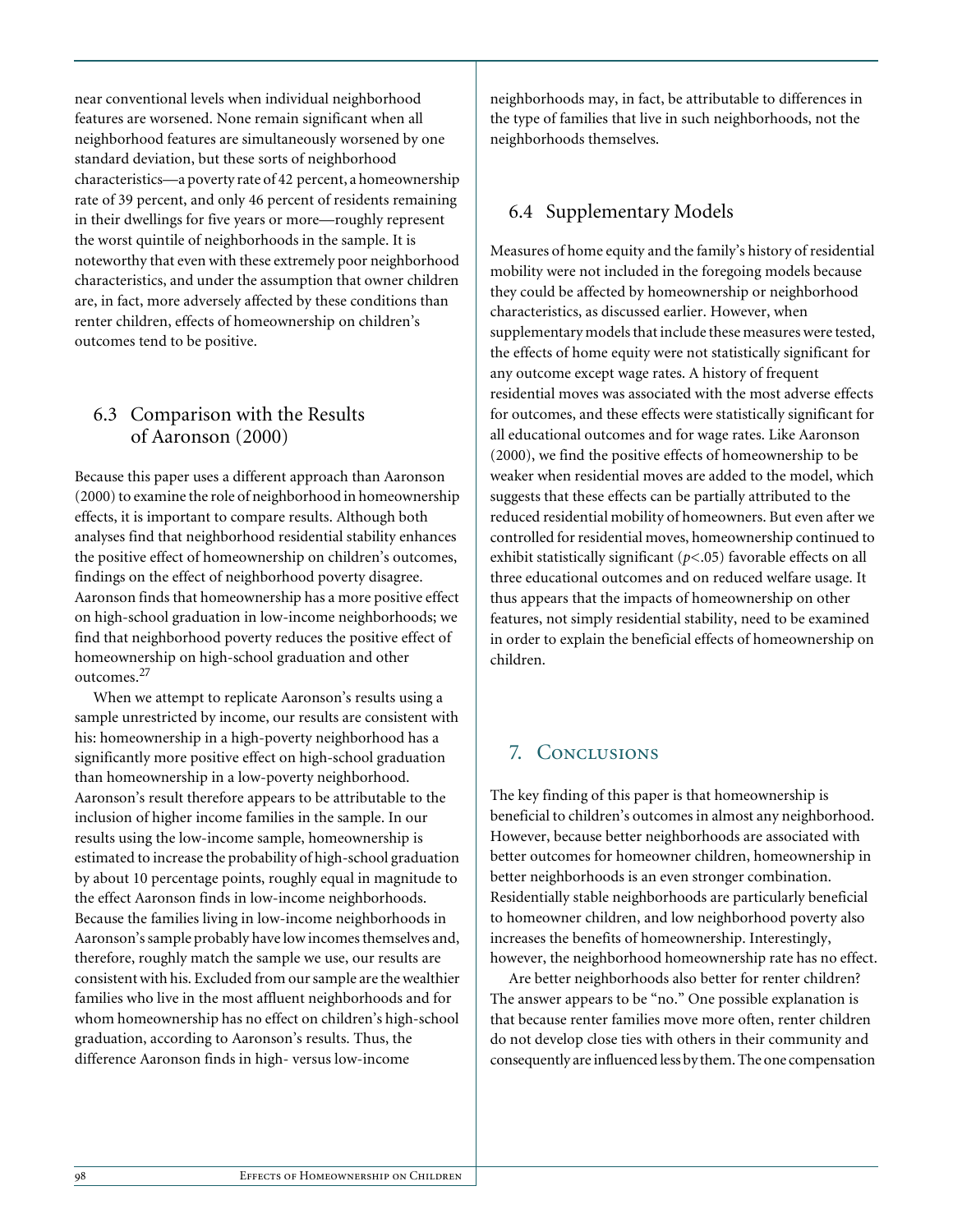is that distressed neighborhoods may also be less deleterious for them, since renters' children appear to be influenced less by their neighborhoods—good or bad.

These provocative findings imply that the children of most low-income renters would be better served by programs that help their families become homeowners in their current neighborhoods instead of helping them move to better neighborhoods but remain renters. The best evidence to date on the effects of neighborhoods on renter children comes from the Moving-to-Opportunity (MTO) demonstration program. In the program, one group of families living in public housing in highly distressed neighborhoods was offered a Section 8 certificate, counseling, and assistance to help them move out of public housing and into rental housing in very low-poverty neighborhoods. Another group was offered a Section 8 certificate, but no additional assistance, to move as they chose. This latter group generally moved to somewhat better neighborhoods than those of their former public housing residence, but much worse than the experimental group that received assistance in moving to very low-poverty neighborhoods. The early MTO results demonstrate a variety of benefits to both groups of families moving out of public housing. But it is not yet evident whether the children whose families moved to low-poverty neighborhoods are faring much better than those whose families generally remained in fairly

distressed neighborhoods. For example, Ludwig, Duncan, and Ladd (2001) report significant gains in reading scores for both Section 8 mover groups, whether they moved to a low-poverty neighborhood or not. Thus, while it seems clear that helping families to move out of public housing in highly distressed neighborhoods is beneficial, the MTO research has not yet demonstrated that neighborhoods matter significantly for children of renters.<sup>28</sup>

The research reported here is only an initial strep toward understanding the role of neighborhood characteristics in the effects of homeownership on children. But the research is limited by its small sample size and methodological issues including the likelihood of upwardly biased estimates because of failure to control for important family characteristics—that render the results of this analysis extremely tenuous. Further research, preferably using an experimental design, is therefore necessary to measure solidly the relative benefits of homeowning and renting for children with a variety of neighborhood characteristics.

Finally, homeownership may generate broader social benefits beyond its favorable effects on children, such as a more active and informed citizenry (DiPasquale and Glaeser 1999) and more residentially stable neighborhoods. The case for greater investment in homeownership must take this full range of potential benefits into account.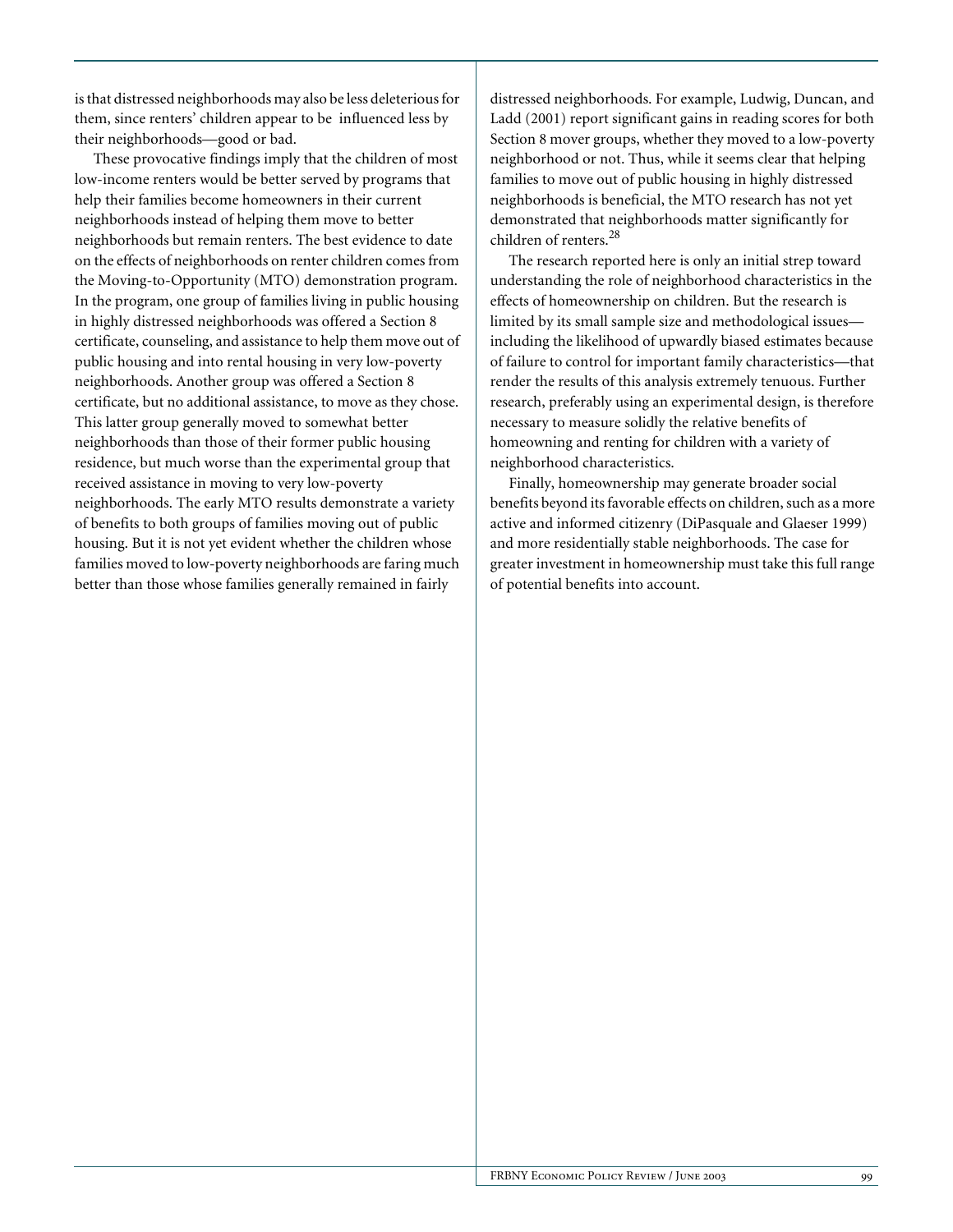Suppose we want to estimate how the neighborhood poverty rate differentially affects children of homeowners and renters. Some children are always homeowners between ages eleven and fifteen, some are always renters, and some experienced both forms of tenure. One solution might be to specify homeownership as years in a homeowning family and multiplicatively interact this variable with the average neighborhood poverty rate experienced over the period. But for those with mixed tenure, the average neighborhood poverty rate comprises both the neighborhood poverty rate while renting and the neighborhood poverty rate while owning, which are two quantities whose effects we want to estimate separately.

Another solution might be to specify separately the average neighborhood poverty rate/level experienced while owning and the average neighborhood poverty rate experienced while renting. The problem here is that average neighborhood poverty rate while owning (renting) is undefined for renters (owners). To correct for this problem, we can set the average neighborhood poverty rate while owning (renting) to zero for renters (owners) and introduce a dummy variable to control for the fact that this substitution has been made. But the dummy variables introduced also act as indicators of zero and five years of homeownership between ages eleven and fifteen,

which means that the model estimates for the effects of homeownership rely solely upon the relatively few cases with mixed tenure status over the period.

The most likely effect of eliminating from the sample children of mixed tenure status between ages eleven and fifteen would be to overestimate the favorable effects of homeownership on children's outcomes because homeownership is generally indicative of better household conditions, and families that did not become homeowners until their children were age eleven or older are more likely to have been worse off in financial and other ways compared with families that became homeowners earlier. Likewise, families that were already homeowners and became renters after their children were age eleven or older are likely to be undergoing serious difficulties, such as job loss or divorce. (The question of whether homeownership is good for children in families undergoing serious stress is an important one, but it is not examined here.) Thus, the estimates obtained by eliminating families of mixed tenure status should produce the most favorable picture of homeownership effects on children's outcomes. Tests of basic models (that is, those without tenure/ neighborhood interactions) using the full low-income sample support this expectation.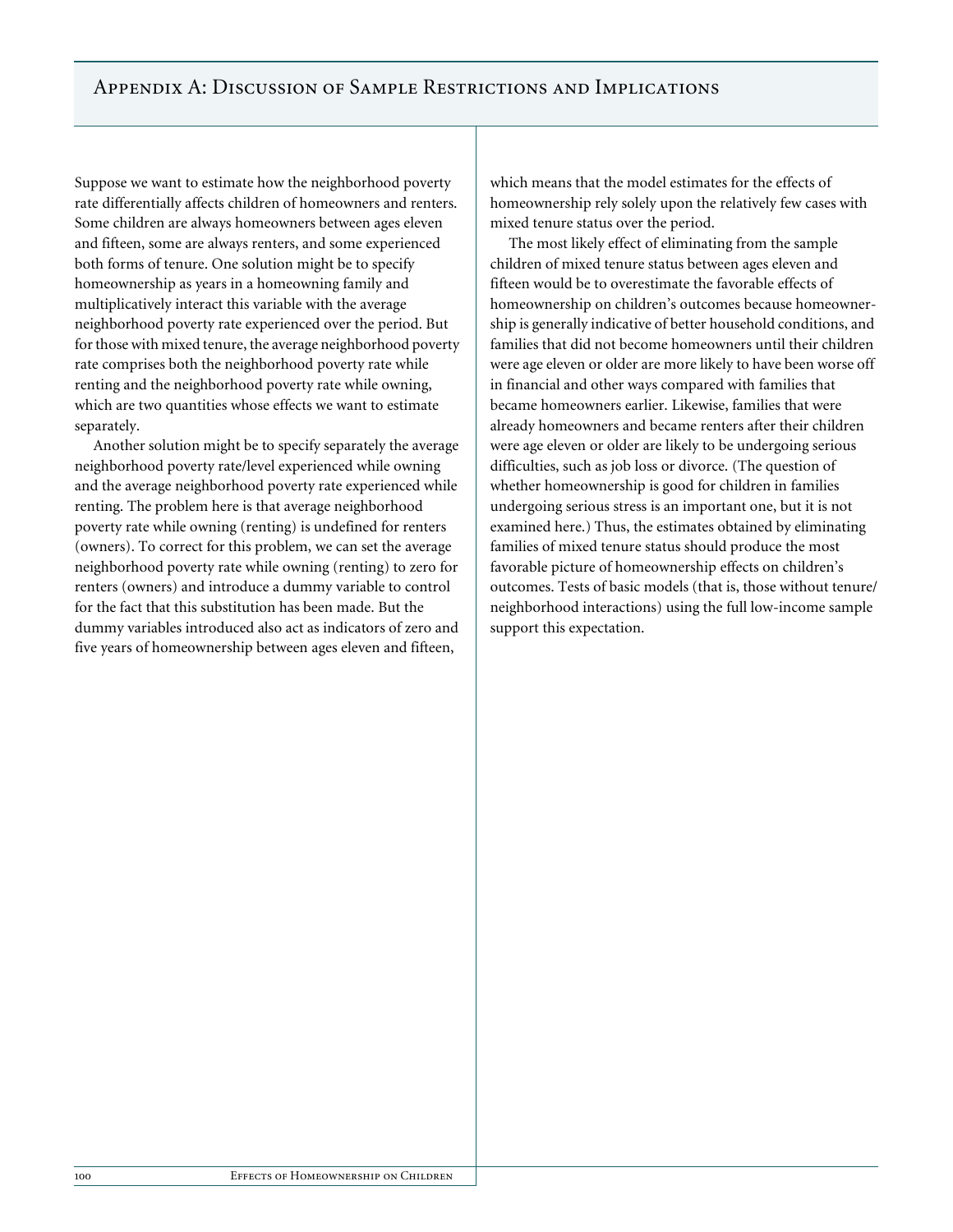# APPENDIX B: DATA

For intercensus years, we interpolated using the values from the two bracketing decennial censuses; for census years and for cases where the data from only one of the bracketing censuses were available, we used values from a single census. (From 1986 on, the Panel Study of Income Dynamics geocode match provided data from the 1990 census only.) Data from two censuses were used in 79 percent of the cases; one census was used for 21 percent of the cases.

Approximately 68 percent of the two-census interpolations were obtained from tract data alone, 10 percent used ZIP code data alone, and 4 percent used a combination of tract and ZIP code measures. In the remaining 18 percent of the two-census cases, data at the tract or ZIP code level were available for only one of the bracketing censuses. For these, we used the value at the tract or ZIP code level that was available relative to the minor civil division (MCD) value for that census to impute a tract or ZIP code value for the missing census based on its MCD value. That is, we imputed  $z1 = Z1 * z2 / Z2$ , where  $z1$  is the missing ZIP code or tract level datum from census year 1, *z*2 is the available ZIP code or tract level datum from census year 2, and *Z*1 and *Z*2 are the MCD level values. (The MCD corresponds roughly to a township or a quarter of a county. Values for the MCD, or something conceptually similar to it, were available for all years.) About 0.4 percent of two-census interpolations used MCD values for both bracketing census years. Of the single-census cases, 73 percent used tract level data, 21 percent used ZIP code level data, and 6 percent used MCD level values.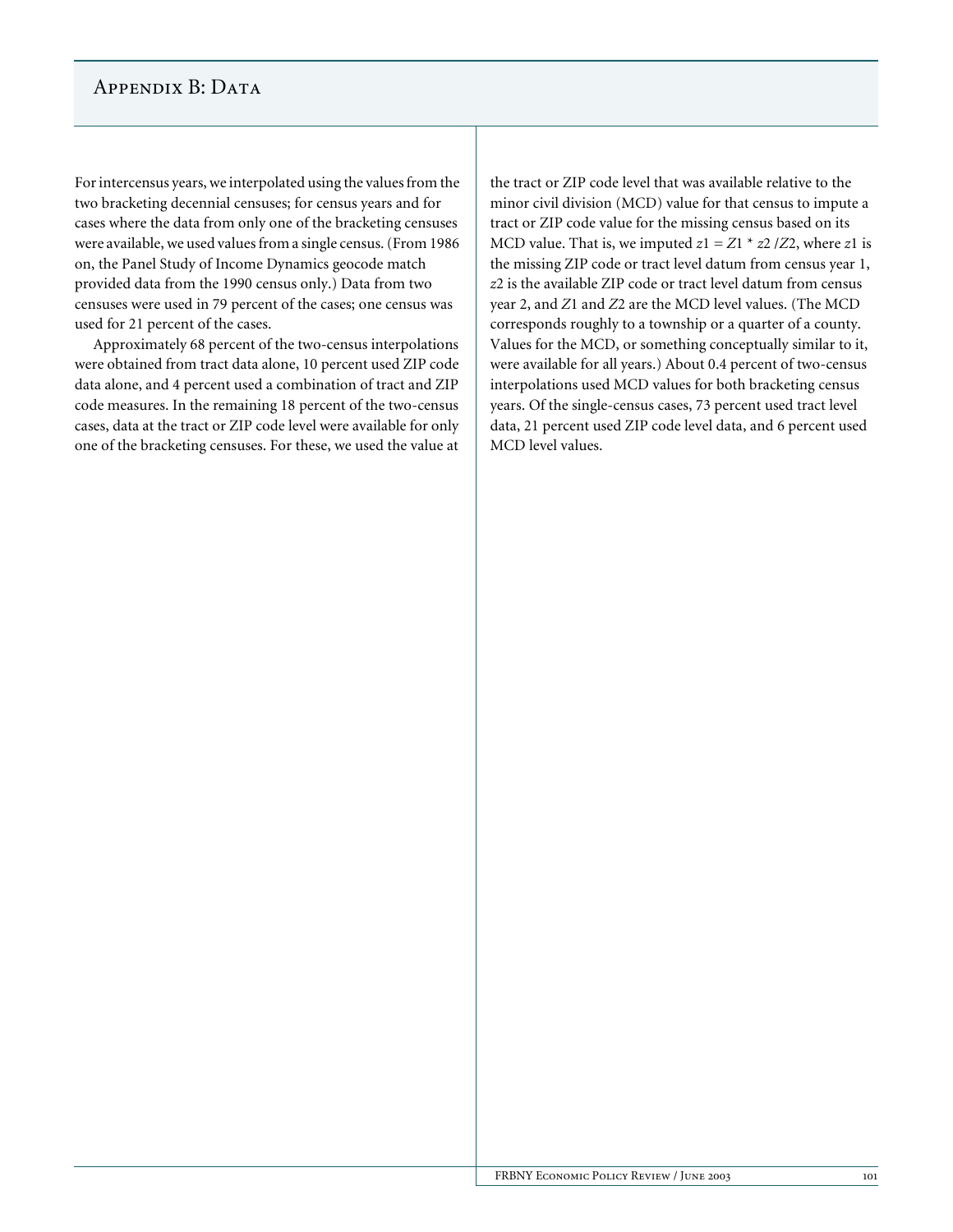## Alternative Probit Estimates for Indirect Effects Model

|                                                    |            |          |             | Any            |                  |
|----------------------------------------------------|------------|----------|-------------|----------------|------------------|
|                                                    | Teen Unwed |          | High-School | Post-Secondary |                  |
|                                                    | Birth      | Idle     | Graduate    | Education      | Received Welfare |
|                                                    | (Probit)   | (Probit) | (Probit)    | (Probit)       | (Probit)         |
| Unfavorable family background                      |            |          |             |                |                  |
| Homeowner family, ages eleven to fifteen           | $-0.057$   | $-0.056$ | 0.128       | 0.029          | $-0.101$         |
|                                                    | (0.176)    | (0.145)  | (0.000)     | (0.029)        | (0.007)          |
| Neighborhood poverty rate                          | $-0.003$   | 0.006    | $-0.017$    | $-0.004$       | 0.024            |
|                                                    | (0.879)    | (0.715)  | (0.178)     | (0.378)        | (0.070)          |
| Neighborhood homeownership rate                    | 0.016      | $-0.020$ | $-0.005$    | 0.000          | 0.017            |
|                                                    | (0.324)    | (0.142)  | (0.672)     | (0.960)        | (0.192)          |
| Neighborhood percentage staying five or more years | $-0.038$   | $-0.006$ | 0.020       | 0.007          | $-0.006$         |
|                                                    | (0.041)    | (0.737)  | (0.122)     | (0.132)        | (0.665)          |
| Favorable family background                        |            |          |             |                |                  |
| Homeowner family, ages eleven to fifteen           | $-0.016$   | $-0.014$ | 0.076       | 0.096          | $-0.072$         |
|                                                    | (0.403)    | (0.373)  | (0.010)     | (0.006)        | (0.038)          |
| Neighborhood poverty rate                          | $-0.001$   | 0.001    | $-0.010$    | $-0.013$       | 0.017            |
|                                                    | (0.878)    | (0.727)  | (0.216)     | (0.363)        | (0.103)          |
| Neighborhood homeownership rate                    | 0.004      | $-0.005$ | $-0.003$    | $-0.001$       | 0.012            |
|                                                    | (0.443)    | (0.362)  | (0.672)     | (0.960)        | (0.218)          |
| Neighborhood percentage staying five or more years | $-0.011$   | $-0.001$ | 0.012       | 0.023          | $-0.004$         |
|                                                    | (0.340)    | (0.739)  | (0.151)     | (0.122)        | (0.666)          |

#### Source: Panel Study of Income Dynamics, 1968-93.

Notes: In all probit estimates, the coefficients were transformed to indicate marginal effects with all variables set to their means. The table shows how these estimates remain stable with different choices for the values of the independent variables. For the "unfavorable family background" estimates, maternal age at birth was set to fifteen, parental earnings to zero, parental education to no high school, years of childhood welfare usage to 100 percent, and asset income to zero. For the "favorable family background" estimates, maternal age at birth was set to thirty, parental earnings to \$30,000 annually, parental education to college, years of childhood welfare usage to zero, and asset income to \$1,000 annually. Variables other than those mentioned were set to their means. Wage rates are in 1997 dollars. Huber-White standard errors are used to account for nonindependence of sibling observations. *p*-values are in parentheses.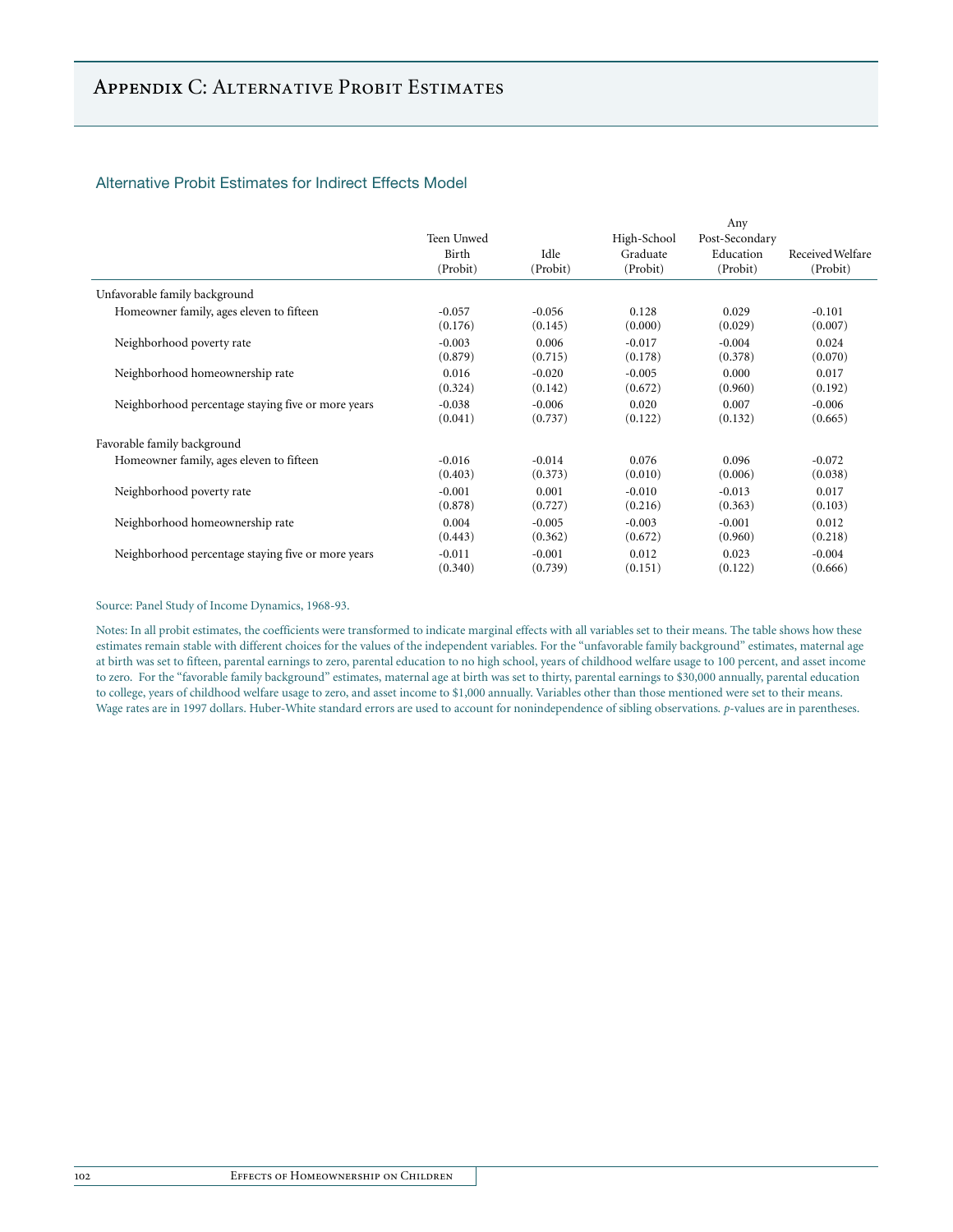## **ENDNOTES**

1. Distressed neighborhoods are typically defined as those with high rates of poverty, unemployment, and dependence on public assistance, though researchers differ in their specific operationalizations. Some analysts use an index of factors (for example, the Ricketts-Sawhill definition of underclass neighborhoods) or factor analysis scores (for example, the papers collected in Brooks-Gunn, Duncan, and Aber [1997]). Others rely primarily on the poverty rate, though the cutoff point for "distress" varies from 20 percent (used by the census to define poverty areas) to 40 percent. These different definitions are substantively quite similar, because the factors that characterize distressed neighborhoods are highly interrelated. Most researchers rely on census tracts as proxies for neighborhoods.

2. See Sandel et al. (1998) for a discussion of health-threatening conditions in substandard housing. We are aware of only one study that investigates the effects of milder forms of physical deprivation on children's development. Using the National Longitudinal Survey of Youth (NLSY) child data set, Mayer (1997) constructs a "housing environment" index, based on whether the interviewer observed the respondent's home to be "dark and perceptually monotonous," "minimally cluttered," or "reasonably clean." She found almost no effect of this index on young children's cognitive test scores or behavioral problems.

3. Data were tabulated from the 1999 American Housing Survey.

4. The better socioeconomic features of homeowning families may be another factor explaining the improved outcomes of homeowner children, but all previous studies control for income and other family features.

5. This speculation follows from the collective socialization and epidemic models of neighborhood effects (Jencks and Mayer 1990).

6. Green and White (1997) also examine the effect of homeownership on teen unwed childbearing in one of the three data sets they consider. Boehm and Schlottman (1999) simulate the indirect effect of homeownership on lifetime earnings via its impact on educational attainment, and they also test whether children of homeowners are more likely to become homeowners themselves.

7. For a four-person, two-child family, 150 percent of the 2001 poverty line was \$26,940.

8. Chow tests confirm structural differences between model estimates obtained from samples of children from families with incomes below and above 150 percent of the poverty line, indicating that it is not appropriate to pool the two samples.

9. Green and White (1997) and Haurin, Parcel, and Haurin (2000) include some rough proxies for neighborhood characteristics in their models, but acknowledge weaknesses in these proxies. Aaronson (2000) examines the interaction effects of homeownership by retesting models on samples split by residence in high- versus low-income neighborhoods and in high- versus low-stability neighborhoods. But this technique could produce misleading results for the interactive effect of homeownership and neighborhood characteristics if the difference in neighborhood characteristics experienced by homeowners and renters was unequally distributed in the split samples.

10. We also experimented with defining low income as having parental earnings below the regional median for at least two-thirds of observed years, using the four census-defined regions. This definition has the advantage of providing a more geographically balanced sample. It is also more consistent with definitions of low-income families used in other housing studies, which are usually based on the median income of the metropolitan area. However, it does not adjust for family size as does the poverty formula. The two definitions produce almost identical results.

11. Two other outcomes—whether there are any, and number of, hours employed between ages twenty-four and twenty-eight—were also tested and found to be unaffected by parental homeownership. Results on these two outcomes are not reported below. Hourly wage rates were constructed by dividing total earnings by work hours. Six outliers with calculated wage rates of more than \$40 an hour and less than 300 average annual hours of work were excluded from the wage rate model.

12. Huber-White standard errors are used because the data include siblings, which may not be independent.

13. Each of these measures was extracted from the PSID census geocode and averaged over observed years. Census tract level measures were available for roughly 70 percent of cases, and ZIP code areas were available for the remainder. Direct census measures were only obtained for decennial census years. For intercensus years, we linearly interpolated between the two closest decennial censuses. For example, for 1975, we interpolated between the 1970 and 1980 census values for the tract (or ZIP code area). (Appendix B provides more detail on the construction of neighborhood measures.)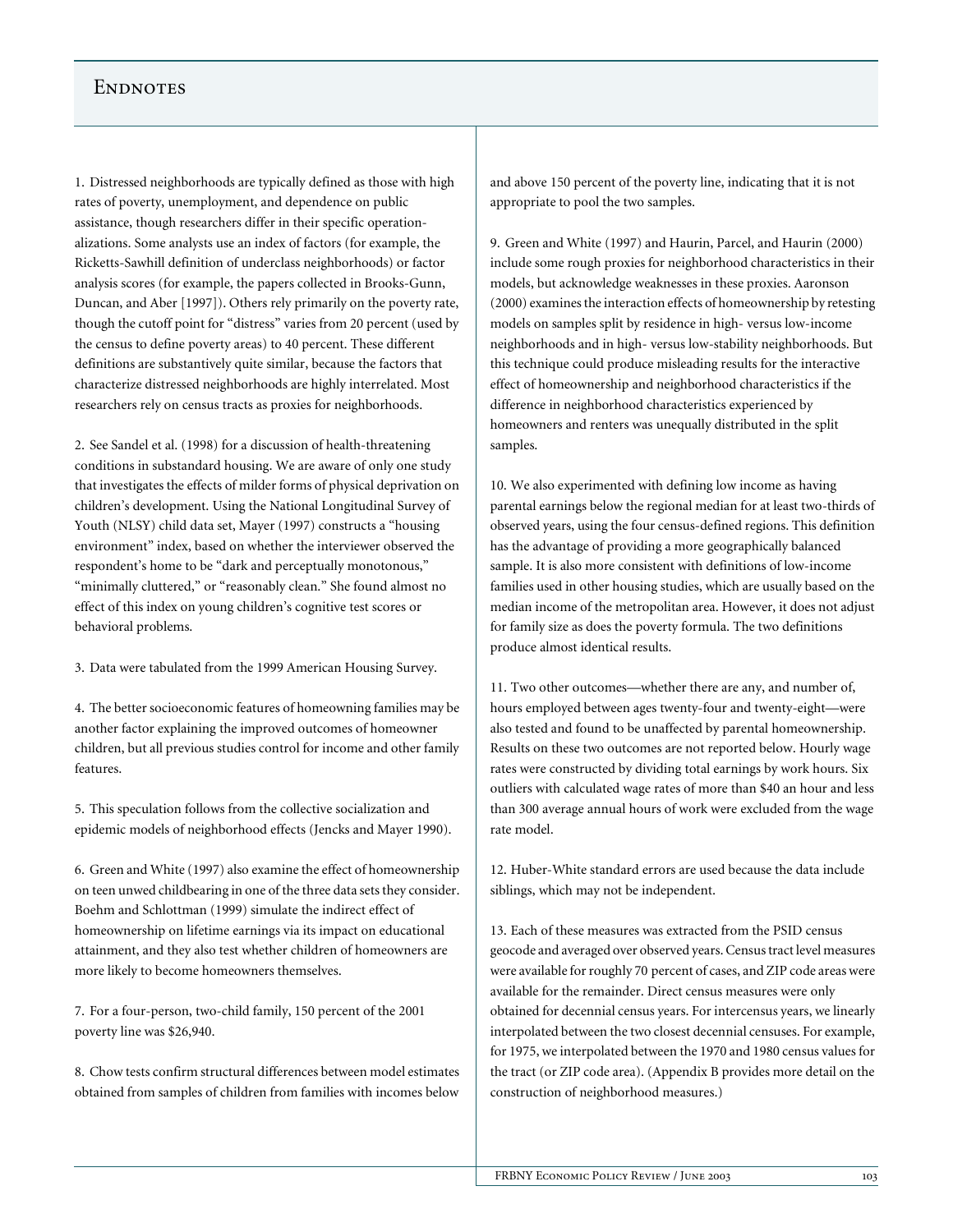# ENDNOTES (CONTINUED)

14. That is, each neighborhood variable is transformed by subtracting off its sample mean.

15. A variety of nonlinear specifications for several of these variables (such as parental earnings, maternal age when born) were tested and found to have no impact on the key results, and diagnostics for colinearity problems with these variables using the techniques of Belsley, Kuh, and Welsch (1980) revealed no such evidence.

16. Annual city size values were obtained by logarithmically interpolating between place size values in the two closest decennial census years.

17. The PSID did not begin collecting detailed data on assets until 1984.

18. Diagnostics revealed no colinearity problems with these neighborhood variables and the other control variables.

19. Harkness and Newman (2002) find that the positive effects of homeownership on the educational outcomes of the higher income group are not sustained when instrumental variable techniques are used to account for unmeasured family background variables. In contrast, positive effects of homeownership are sustained in the low-income sample.

20. The smaller sample for teen unwed births is attributable to missing data and the restriction of the sample to women. A substantial portion of the data needed to construct the idleness measure is also missing. The sample used for the wage rate model is smaller because there are fewer cohorts with data for ages twenty-four to twenty-eight, when wage rates were measured, and also because it is restricted to cases with nonzero work hours. (Six cases with fewer than 300 annual average work hours and wage rates above \$40 per hour were also excluded from the wage rate sample.)

21. An individual's average wage rate between ages twenty-four and twenty-eight is likely to be difficult to measure accurately because

earnings and work hours (from which we constructed the wage rate variable) can be quite volatile from month to month (Duncan 1988), and it may be difficult for individuals to recall accurately their wage rates when surveyed annually (as in the PSID). The variables for teen unwed childbearing and idleness were also constructed from other, more basic variables in the PSID, which could also introduce measurement error.

22. For expository purposes, the coefficients on the neighborhood variables are scaled to represent the effect of a 10-percentage-point change.

23. It may be that, by fostering greater residential stability, homeownership could play an indirect role in creating neighborhood characteristics beneficial to children's development. This role appears to be weak, however. In supplementary models that exclude neighborhood residential stability, the estimated effects of neighborhood homeownership are only slightly more favorable than those shown in Table 2.

24. In these results, all interactions were tested simultaneously, not in separate models or entered in the same model sequentially.

25. This index was formed by adding the homeownership and residential stability rates and subtracting the poverty rate.

26. These standard deviations are 14, 20, and 11 percentage points for the poverty rate, homeownership rate, and residential stability rate, respectively.

27. These findings can be compared because neighborhood poverty and income are almost perfectly negatively correlated.

28. Complete documentation of the MTO research to date can be found at <http://www.mtoresearch.org>.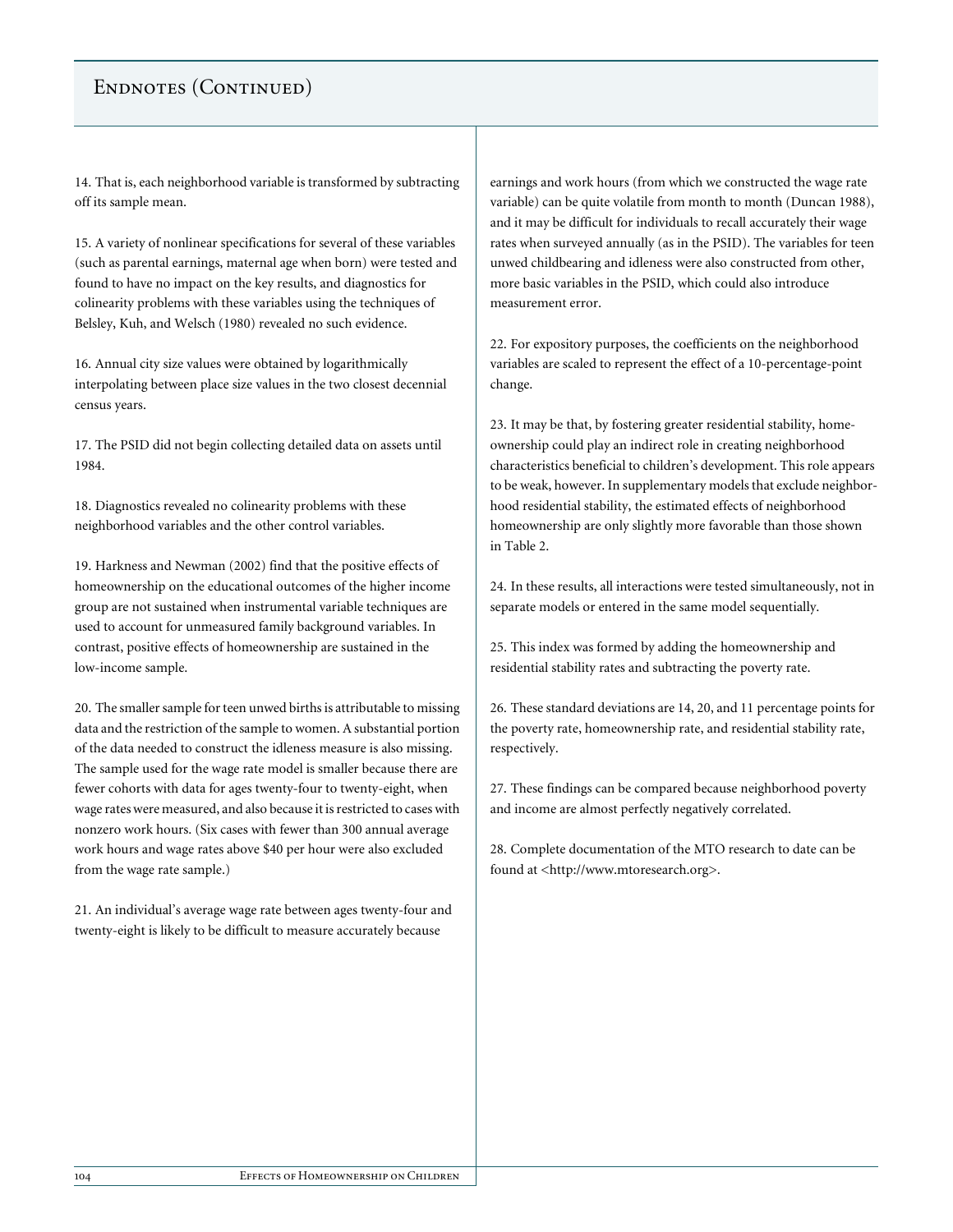## **REFERENCES**

- *Aaronson, Daniel*. 1997. "Sibling Estimates of Neighborhood Effects." In Jeanne Brooks-Gunn, Greg J. Duncan, and J. Lawrence Aber, eds., Neighborhood Poverty: Policy Implications in Studying Neighborhoods. Vol. 2, 80-93. New York: Russell Sage Foundation.
	- ———. 2000. "A Note on the Benefits of Homeownership." Journal of Urban Economics 47, no. 3 (May): 356-69.
- *Astone, Nan Marie, and Sarah McLanahan*. 1994. "Family Structure, Residential Mobility, and School Dropout: A Research Note." Demography 31, no. 4: 575-84.
- *Austin, Mark D., and Yoko Baba*. 1990. "Social Determinants of Neighborhood Attachment." Sociological Spectrum 10: 59-78.
- *Balfour, Danny L., and Janet L. Smith*. 1996. "Transforming Lease-Purchase Housing Programs for Low-Income Families: Towards Empowerment and Engagement." JOURNAL OF URBAN Affairs 18, no. 2: 173-88.
- *Barrett, A. Lee, R. S. Oropes, and James W. Kanan*. 1994. "Neighborhood Context and Residential Mobility." Demography 31, no. 2: 249-70.
- *Belsley, David, Edwin Kuh, and Roy Welsch*. 1980. Regression Diagnostics. New York: Wiley Press.
- *Blum, Terry C., and Paul W. Kingston*. 1984. "Homeownership and Social Attachment." Sociological Perspectives 27, no. 2: 159-80.
- *Boehm, Thomas P., and Alan M. Schlottman*. 1999. "Does Home Ownership by Parents Have an Economic Impact on Their Children?" Journal of Housing Economics 8: 217-22.
- *Brooks-Gunn, Jeanne, Greg J. Duncan, and J. Lawrence Aber, eds*. 1997. Neighborhood Poverty: Context and Consequences for Children. Vol. 1. New York: Russell Sage Foundation.
- *Conley, Dalton*. 1999. Being Black, Living in the Red: Race, Wealth, and Social Policy in America. Berkeley, Calif.: University of California Press.
- *DiPasquale, Denise, and Edward L. Glaeser*. 1999. "Incentives and Social Capital: Are Homeowners Better Citizens?" JOURNAL OF Urban Economics 45: 354-84.
- *Duncan, Greg J*. 1988. "The Volatility of Income over the Life-Course." In Paul Baltes, David Featherman, and Richard Lerner, eds., Life Span Development and Behavior. Vol. 9, 317-58. Hillsdale, N.J.: Erlbaum.
- *Duncan, Greg J., James Connell, and Pamela Klebanov*. 1997. "Conceptual and Methodological Issues in Estimating the Causal Effects of Neighborhoods and Family Conditions on Individual Development." In Jeanne Brooks-Gunn, Greg J. Duncan, and J. Lawrence Aber, eds., Neighborhood Poverty: Context and Consequences for Children. Vol. 1, 219-50. New York: Russell Sage Foundation.
- *Duncan, Greg J., and Stephen W. Raudenbusch*. 1998. "Neighborhoods and Adolescent Development: How Can We Determine the Links?" Paper presented at the symposium "Does It Take a Village? Community Effects on Children, Adolescents, and Families." Pennsylvania State University, November 5-6.
- *Ellen, Ingrid Gould, and Margery Austin Turner*. 1997. "Does Neighborhood Matter? Assessing Recent Evidence." Housing Policy Debate 8, no. 4: 833-66.
- *Fitzgerald, John, Peter Gottschalk, and Robert Moffitt*. 1998a. "An Analysis of Sample Attrition in Panel Data: The Michigan Panel Study of Income Dynamics." Journal of Human Resources 33, no. 2: 251-99.
- ———. 1998b. "An Analysis of the Impact of Attrition on the Second Generation of Respondents in the Michigan Panel Study of Income Dynamics." Journal of Human Resources 33, no. 2: 300-44.
- Galster, George C. 1987. HOMEOWNERS AND NEIGHBORHOOD Reinvestment. Durham, N.C.: Duke University Press.
- *Gephart, Martha A*. 1997. "Neighborhoods and Communities as Contexts for Development." In Jeanne Brooks-Gunn, Greg J. Duncan, and J. Lawrence Aber, eds., Neighborhood Poverty: Context and Consequences for Children. Vol. 1, 1-43. New York: Russell Sage Foundation.
- *Green, Richard K., and Michelle J. White*. 1997. "Measuring the Benefits of Homeowning: Effects on Children." JOURNAL OF Urban Economics 41, no. 3: 441-61.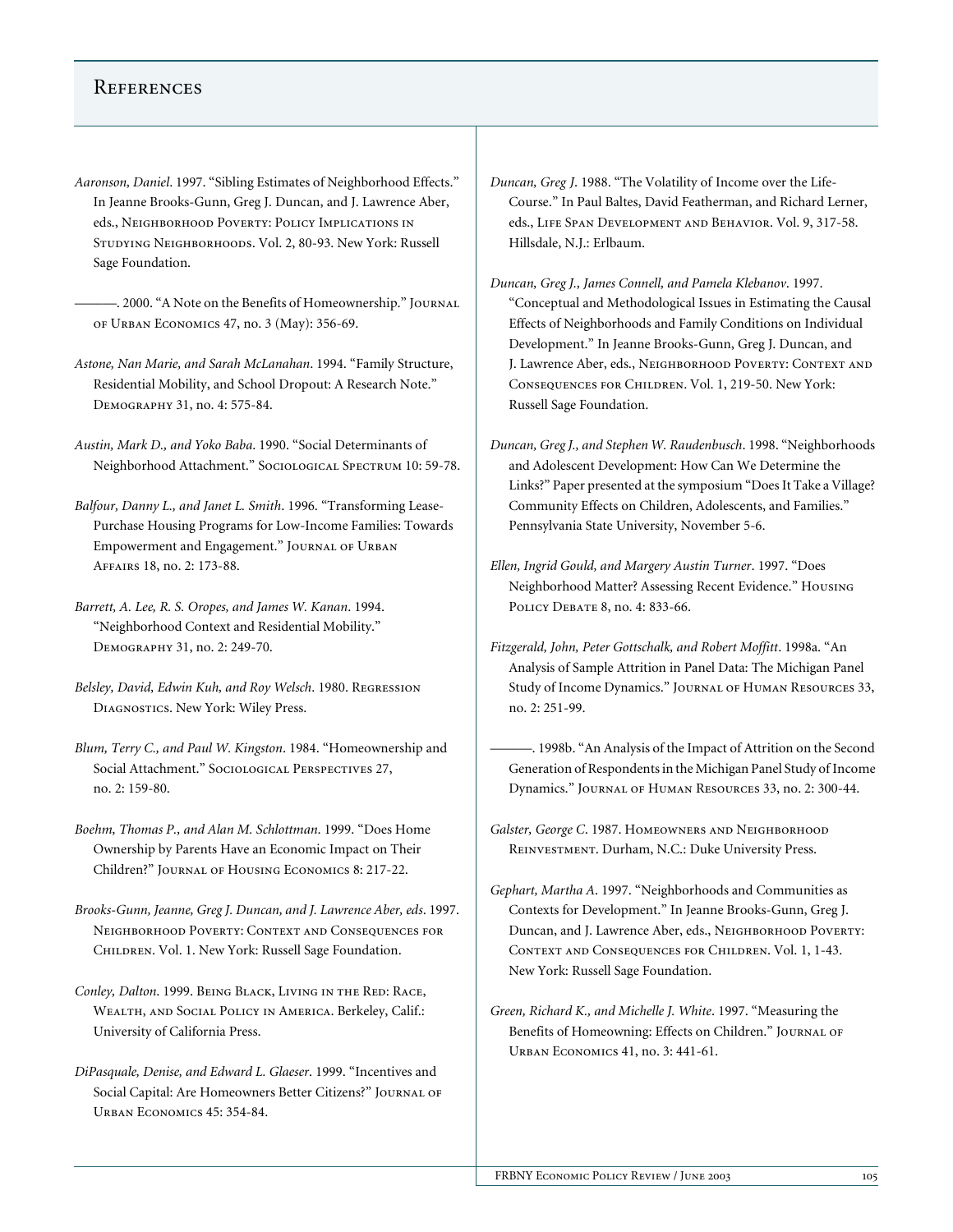# References (Continued)

- *Hanushek, Eric, John Kain, and Steven Rivkin*. 1999. "The Cost of Switching Schools." Unpublished paper, University of Texas at Dallas. Available at <http://www.utdallas.edu/research/greenctr/ papers/pdfpapers/paper14.html> (November 17, 2000).
- *Hanushek, Eric, and John Quigley*. 1978. "An Explicit Model of Intra-Metropolitan Mobility." LAND ECONOMICS 54, no. 4: 411-29.
- *Harkness, Joseph M., and Sandra J. Newman*. 2002. "The Differential Impacts of Homeownership on Children from Low-Income and Higher Income Families." Unpublished paper, Johns Hopkins University Institute for Policy Studies.
- *Haurin, Donald, Tobey Parcel, and R. Jean Haurin*. 2000. "The Impact of Homeownership on Child Outcomes." Social Science Research Network Electronic Paper Collection. Available at <http:// papers.ssrn.com/paper.taf?abstract\_id=218969>.
- *Haveman, Robert, Barbara Wolfe, and James Spaulding*. 1991. "Childhood Events and Circumstances Influencing High-School Completion." Demography 28, no. 1: 133-57.
- *Haveman, Robert, and Barbara Wolfe*. 1995. "The Determinants of Children's Attainments: A Review of Methods and Findings." Journal of Economic Literature 33: 1829-78.
- *Ioannides, Yannis J., and Kamhon Kan*. 1996. "Structural Estimation of Residential Mobility and Housing Tenure Choice." JOURNAL OF Regional Science 36, no. 3: 335-63.
- *Jencks, Christopher, and Susan Mayer*. 1990. "The Social Consequences of Growing up in a Poor Neighborhood." In Laurence Lynn and Michael McGeary, eds., INNER-CITY POVERTY IN THE UNITED STATES, 111-86. Washington, D.C.: National Academy Press.
- *Jordan, Will J., et al*. 1996. "Exploring the Causes of Early Dropout among Race, Ethnic, and Gender Groups." YOUTH AND SOCIETY 28, no. 1: 62-94.
- *Kan, Kamhon*. 2000. "Dynamic Modeling of Housing Tenure Choice." Journal of Urban Economics 46: 46-69.
- *Kasarda, John, and Morris Janowitz*. 1974. "Community Attachment in Mass Society." American Sociological Review 39: 328-39.
- *Ludwig, Jens, Greg J. Duncan, and Helen Ladd*. 2001. "The Effect of MTO on Baltimore Children's Educational Outcomes." Northwestern University/University of Chicago Joint Center for Poverty Research Poverty Research News 5, no. 1: 13-5.
- *Mayer, Neil S*. 1981. "Rehabilitation Decisions in Rental Housing: An Empirical Analysis." JOURNAL OF URBAN ECONOMICS 10, no. 1: 76-94.
- *Mayer, Susan*. 1997. What Money Can't Buy: Family Income and Children's Life Chances. Cambridge: Harvard University Press.
- *Moffitt, Robert*. 1994. "Welfare Effects on Female Headship with Area Effects." Journal of Human Resources 29, no. 2: 621-36.
	- ———. 2001. "Policy Interventions, Low-Level Equilibria, and Social Interactions." In Steven Durlauf and Peyton Young, eds., Social Dynamics, 45-82. Cambridge: MIT Press.
- *Newman, Sandra J., and Greg J. Duncan*. 1979. "Residential Problems, Dissatisfaction, and Mobility." Journal of the American PLANNING Association 45: 154-66.
- *Page, Maryann, and Gary Solon*. 1999. "Correlations between Brothers and Neighboring Boys in Their Adult Earnings: The Importance of Being Urban." Paper presented at the conference "Neighborhood Effects on Low-Income Families." Joint Center for Poverty Research, Chicago, September 9-10.
- *Quigley, John, and Daniel Weinberg*. 1977. "Intra-Urban Residential Mobility: A Review and Synthesis." International Regional Science Review 2, no. 2: 41-66.
- *Rohe, William M., and Victoria Basolo*. 1997. "Long-Term Effects of Homeownership on the Self-Perceptions and Social Interaction of Low-Income Persons." Environment and Behavior 29, no. 6: 793-819.
- *Rohe, William M., and Michael A. Stegman*. 1994. "The Impacts of Homeownership on the Self-Esteem, Perceived Control, and Life Satisfaction of Low-Income People." JOURNAL OF THE AMERICAN PLANNING ASSOCIATION 60, no. 1: 173-84.